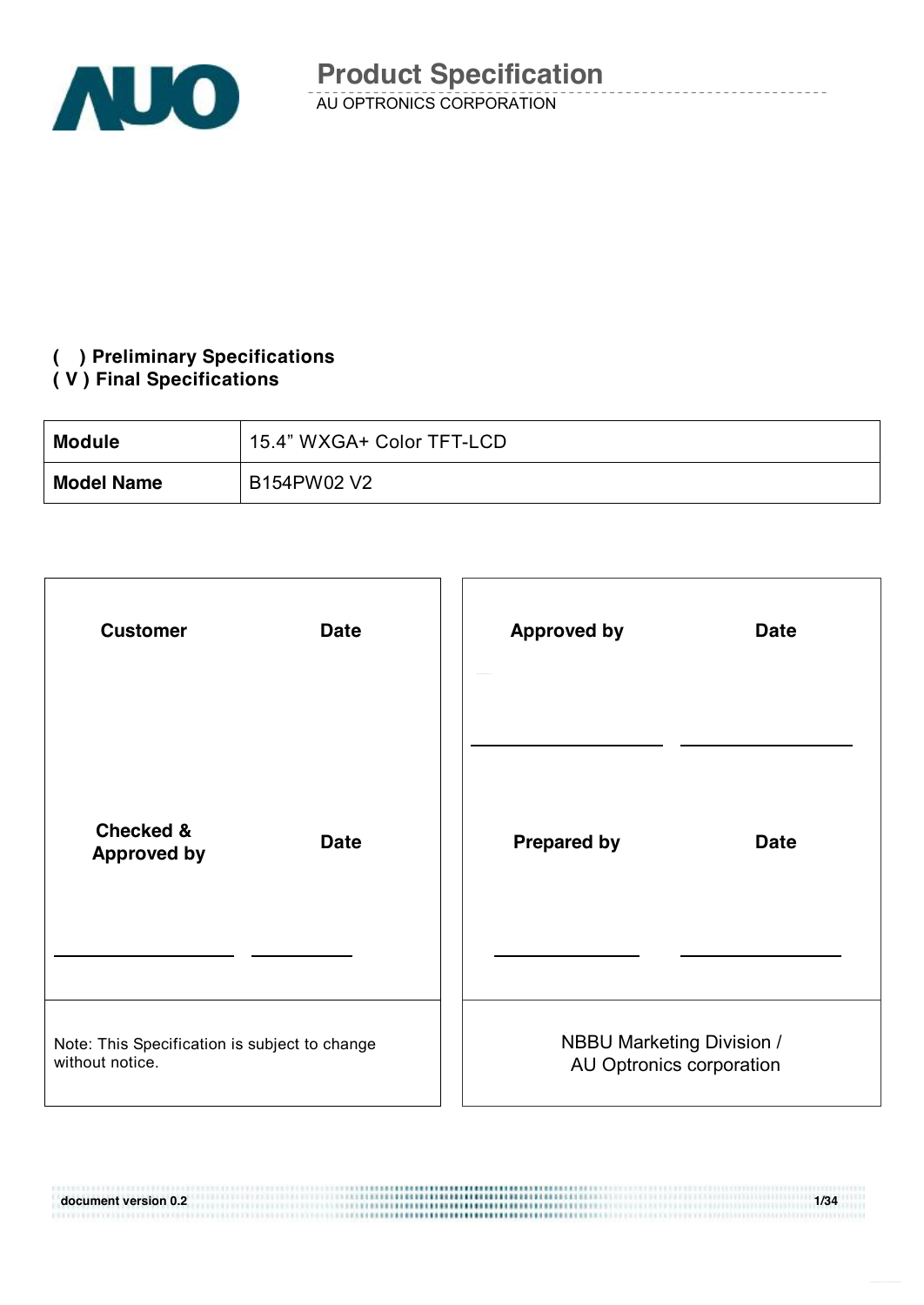

document version 0.2

# **Product Specification**<br>AU OPTRONICS CORPORATION

## **Contents**

| 27 |
|----|
|    |
|    |
|    |
|    |
|    |

 $2/34$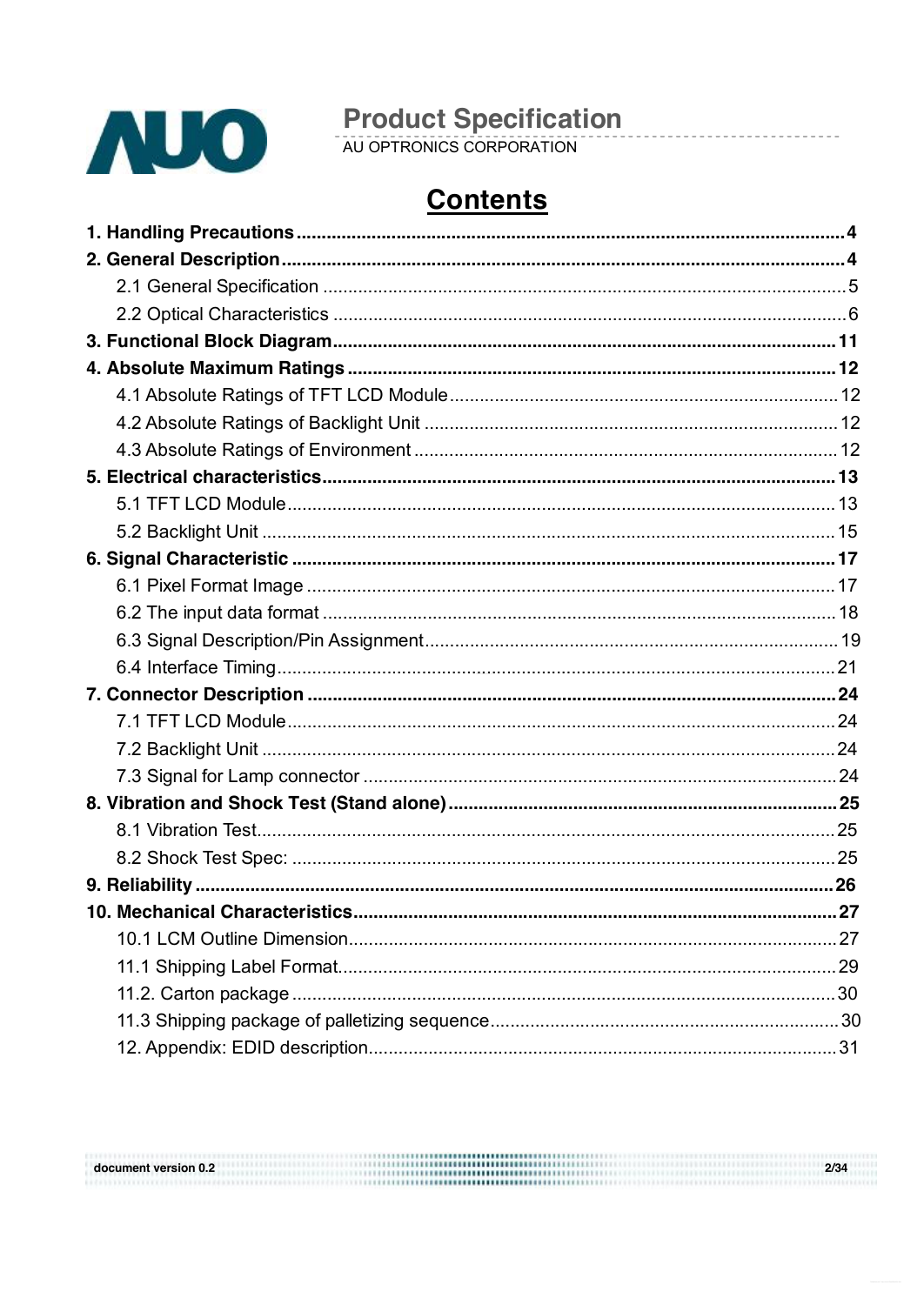

AU OPTRONICS CORPORATION

## **Record of Revision**

| <b>Version and Date</b> | Page | Old description                                   | <b>New Description</b>                                                                                                | <b>Remark</b> |
|-------------------------|------|---------------------------------------------------|-----------------------------------------------------------------------------------------------------------------------|---------------|
| 0.1 2006/06/15          | All  | <b>First Edition for Customer</b>                 |                                                                                                                       |               |
| 0.2 2006/08/24          | 5    | White Luminance (ICCFL=6.0mA)<br>230 min          | White Luminance (ICCFL=6.0mA)<br>Note: ICCFL is lamp current 250 typ. Note: ICCFL is lamp current 250 typ.<br>220 min |               |
|                         | 6    | White Luminance (ICCFL=6.0mA)<br>250 typ. 230 min | White Luminance (ICCFL=6.0mA)<br>250 typ. 220 min                                                                     |               |
| 0.2 2006/08/24          | 31   |                                                   | Add EDID description                                                                                                  |               |
|                         |      |                                                   |                                                                                                                       |               |

**document version 0.2 3/34**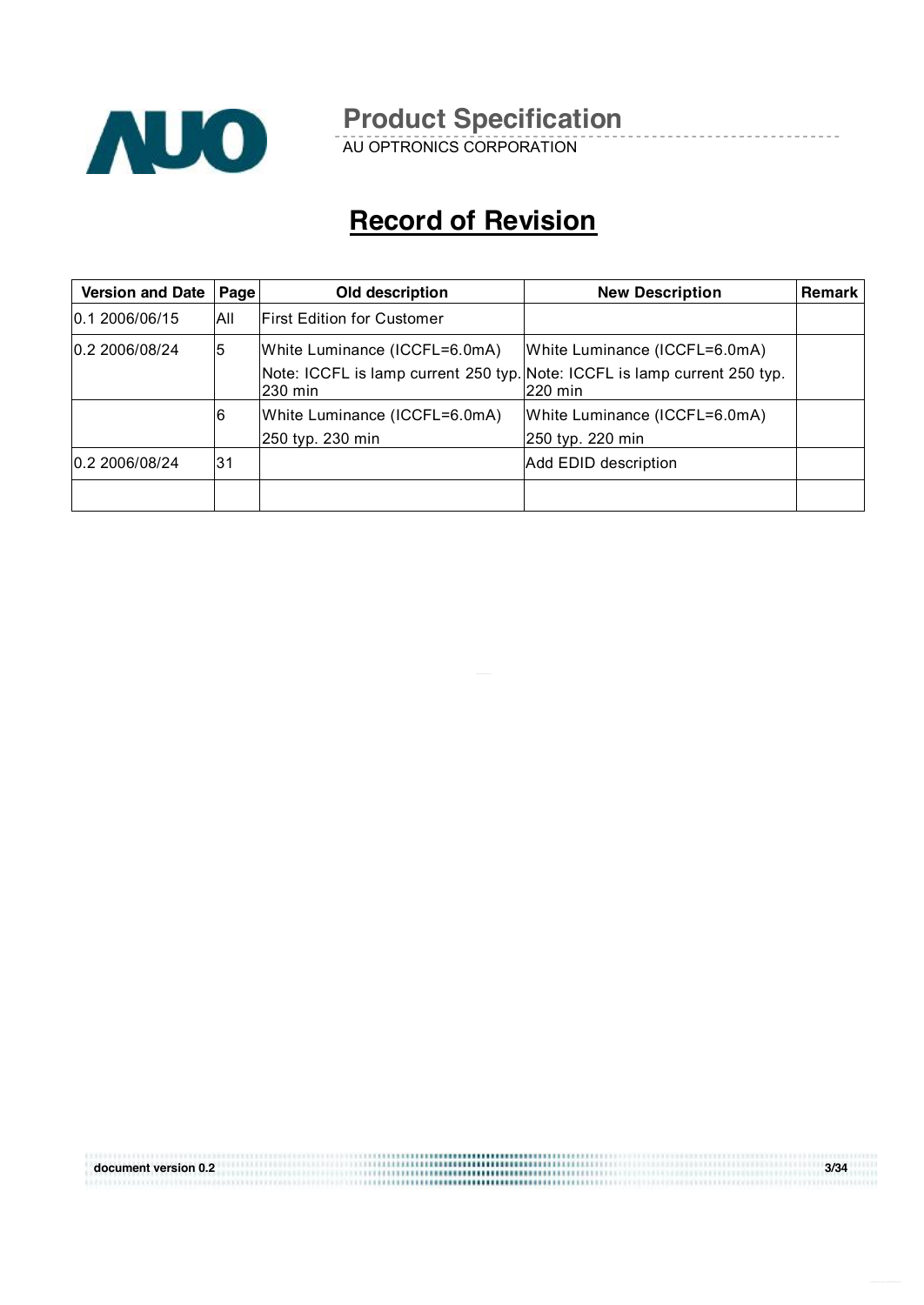

AU OPTRONICS CORPORATION

### **1. Handling Precautions**

- 1) Since front polarizer is easily damaged, pay attention not to scratch it.
- 2) Be sure to turn off power supply when inserting or disconnecting from input connector.
- 3) Wipe off water drop immediately. Long contact with water may cause discoloration or spots.
- 4) When the panel surface is soiled, wipe it with absorbent cotton or other soft cloth.
- 5) Since the panel is made of glass, it may break or crack if dropped or bumped on hard surface.
- 6) Since CMOS LSI is used in this module, take care of static electricity and insure human earth when handling.
- 7) Do not open nor modify the Module Assembly.
- 8) Do not press the reflector sheet at the back of the module to any directions.
- 9) In case if a Module has to be put back into the packing container slot after once it was taken out from the container, do not press the center of the CCFL Reflector edge. Instead, press at the far ends of the CFL Reflector edge softly. Otherwise the TFT Module may be damaged.
- 10)At the insertion or removal of the Signal Interface Connector, be sure not to rotate nor tilt the Interface Connector of the TFT Module.
- 11) After installation of the TFT Module into an enclosure (Notebook PC Bezel, for example), do not twist nor bend the TFT Module even momentary. At designing the enclosure, it should be taken into consideration that no bending/twisting forces are applied to the TFT Module from outside. Otherwise the TFT Module may be damaged.
- 12) Cold cathode fluorescent lamp in LCD contains a small amount of mercury. Please follow local ordinances or regulations for disposal.
- 13)Small amount of materials having no flammability grade is used in the LCD module. The LCD module should be supplied by power complied with requirements of Limited Power Source(, IEC60950 or UL1950), or be applied exemption.
- 14) The LCD module is designed so that the CCFL in it is supplied by Limited Current Circuit(IEC60950 or UL1950). Do not connect the CCFL in Hazardous Voltage Circuit.

### **2. General Description**

B154PW02 V2 is a Color Active Matrix Liquid Crystal Display composed of a TFT LCD panel, a driver circuit, and backlight system. The screen format is intended to support the WXGA+

**document version 0.2 4/34**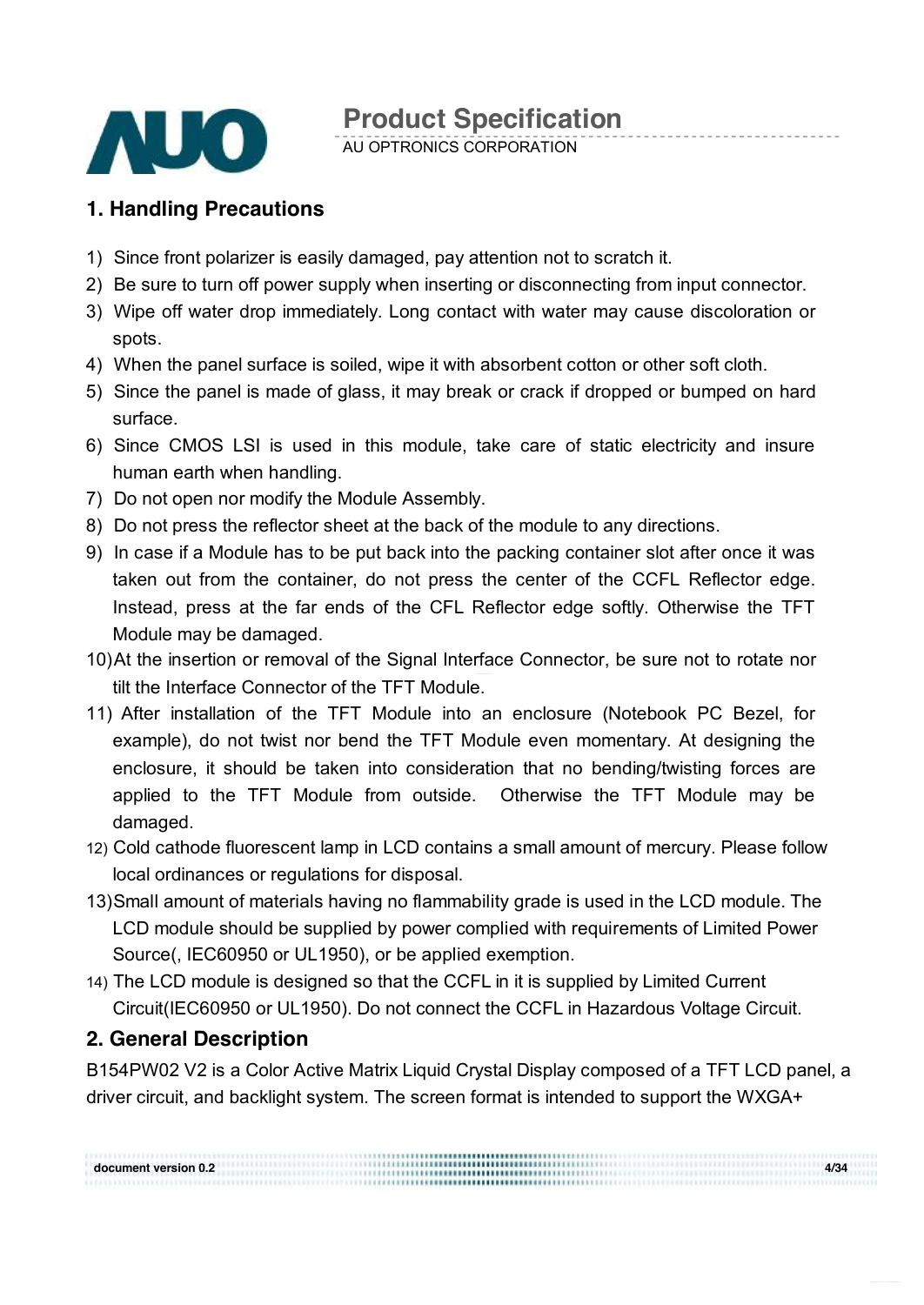

AU OPTRONICS CORPORATION

(1440(H) x 900(V)) screen and 262k colors (RGB 6-bits data driver). All input signals are LVDS interface compatible. Inverter of backlight is not included.

B154PW02 V2 is designed for a display unit of notebook style personal computer and industrial machine.

### **2.1 General Specification**

The following items are characteristics summary on the table at 25  $°C$  condition:

| <b>Items</b>                       | <b>Unit</b>               | <b>Specifications</b>                  |
|------------------------------------|---------------------------|----------------------------------------|
| Screen Diagonal                    | [mm]                      | 391 (15.4W")                           |
| <b>Active Area</b>                 | [mm]                      | 331.2 X 207.0                          |
| Pixels H x V                       |                           | 1440x3(RGB) x 900                      |
| <b>Pixel Pitch</b>                 | [mm]                      | 0.23025X0.23025                        |
| <b>Pixel Arrangement</b>           |                           | R.G.B. Vertical Stripe                 |
| Display Mode                       |                           | Normally White                         |
| White Luminance (IccFL=6.0mA)      | [cd/m <sup>2</sup> ]      | 250 typ. (5 points average)            |
| Note: IccFL is lamp current        |                           | 220 min. (5 points average)<br>(Note1) |
| <b>Luminance Uniformity</b>        |                           | 1.25 max. (5 points)                   |
| <b>Contrast Ratio</b>              |                           | 400 typ                                |
| <b>Optical Rise Time/Fall Time</b> | [msec]                    | 4/12 typ.                              |
| Nominal Input Voltage VDD          | [Volt]                    | $+3.3$ typ.                            |
| <b>Power Consumption</b>           | [Watt]                    | 6.0 max.(without inverter)             |
| Weight                             | [Grams]                   | 535 max.                               |
| <b>Physical Size</b>               | [mm]                      | 344.0 typ. x 222.0 typ. x 6.1 max.     |
| <b>Electrical Interface</b>        |                           | 2 channel LVDS                         |
| <b>Surface Treatment</b>           |                           | Glare, Hardness 3H, Reflectance 4.3%   |
| <b>Support Color</b>               |                           | 262K colors (RGB 6-bit)                |
| <b>Temperature Range</b>           |                           |                                        |
| Operating                          | $\lceil{^{\circ}C}\rceil$ | 0 to $+50$                             |
| Storage (Non-Operating)            | $\mathsf{I}^{\circ}$ Cl   | $-20$ to $+60$                         |
| RoHS Compliance                    |                           | <b>RoHS Compliance</b>                 |

**document version 0.2 5/34**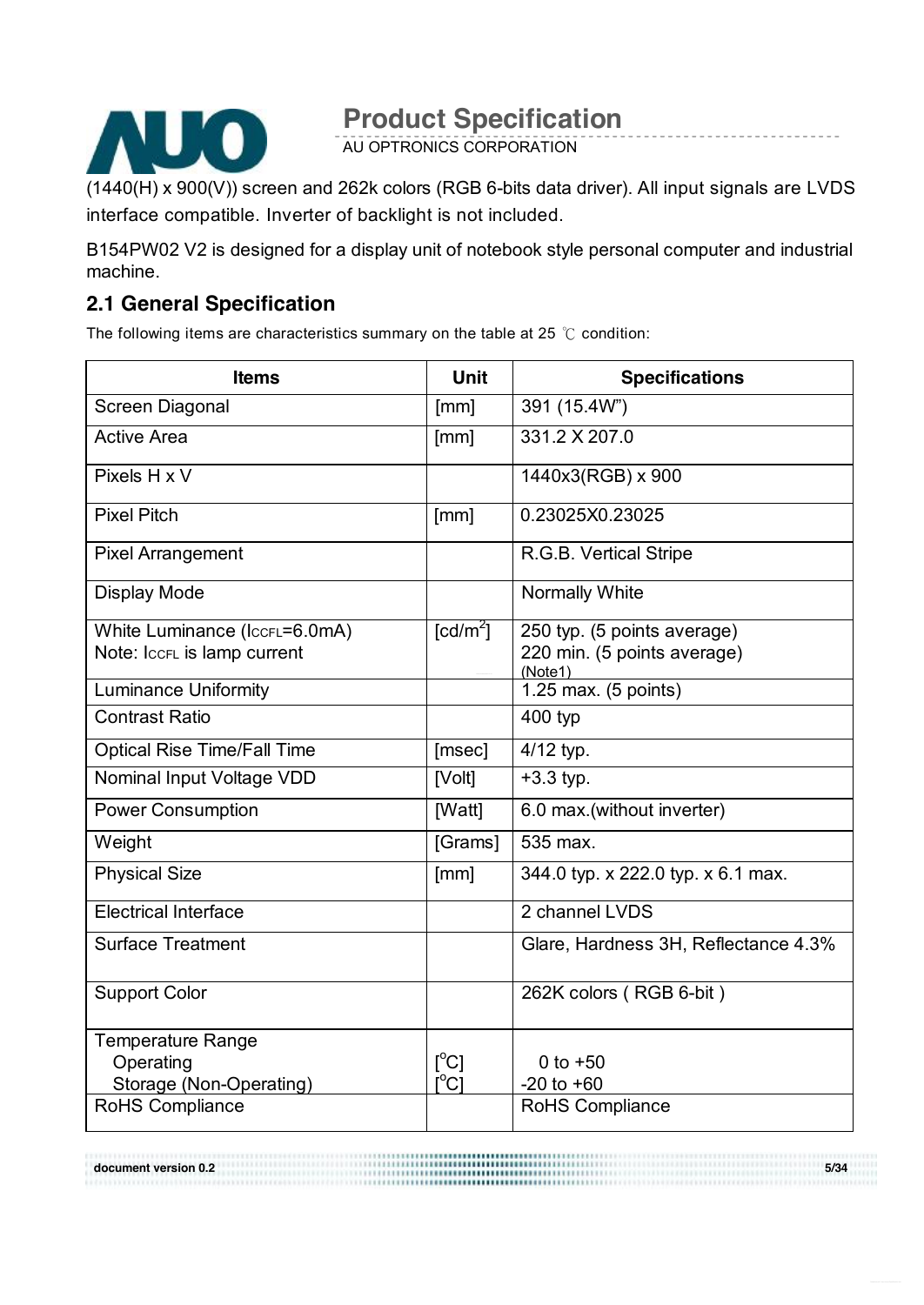

AU OPTRONICS CORPORATION

#### **2.2 Optical Characteristics**

The optical characteristics are measured under stable conditions at 25℃ (Room Temperature):

| <b>Item</b>                               | Unit                 | <b>Conditions</b>       |                   | Min.                     | Typ.  | Max.                     | <b>Note</b>    |
|-------------------------------------------|----------------------|-------------------------|-------------------|--------------------------|-------|--------------------------|----------------|
| <b>White Luminance</b><br>$lccFL = 6.0mA$ | [ $cd/m2$ ]          |                         | 5 points average  |                          | 250   |                          | 1, 4, 5.       |
| <b>Viewing Angle</b>                      | [degree]<br>[degree] | Horizontal<br>$CR = 10$ | (Right)<br>(Left) |                          | 45    |                          | 9              |
|                                           |                      |                         |                   |                          | 45    |                          |                |
|                                           | [degree]             | Vertical<br>$CR = 10$   | (Upper)           |                          | 15    |                          |                |
|                                           | [degree]             |                         | (Lower)           |                          | 35    |                          |                |
| <b>Luminance Uniformity</b>               |                      | 5 Points                |                   |                          |       | 1.25                     | 1              |
| <b>Luminance Uniformity</b>               |                      | 13 Points               |                   |                          |       | 1.50                     | $\overline{2}$ |
| <b>CR: Contrast Ratio</b>                 |                      |                         |                   | $\overline{\phantom{a}}$ | 400   | $\overline{\phantom{a}}$ | 6              |
| Cross talk                                | $\%$                 |                         |                   |                          |       | 4                        | $\overline{7}$ |
| <b>Response Time</b>                      | [msec]               | <b>Rising</b>           |                   |                          | 4     | 8                        | 8              |
|                                           | [msec]               | Falling                 |                   |                          | 12    | 17                       |                |
|                                           | [msec]               | Rising + Falling        |                   |                          | 16    | 25                       |                |
| Color / Chromaticity                      |                      | Red x                   |                   | 0.560                    | 0.590 | 0.620                    | 2,8            |
| Coordinates<br>(CIE 1931)                 |                      | Red y                   |                   | 0.315                    | 0.345 | 0.375                    |                |
|                                           |                      | Green x                 |                   | 0.285                    | 0.315 | 0.345                    |                |
|                                           |                      | Green y                 |                   | 0.520                    | 0.555 | 0.580                    |                |
|                                           |                      | Blue x                  |                   | 0.125                    | 0.155 | 0.185                    |                |
|                                           |                      | Blue y                  |                   | 0.115                    | 0.145 | 0.175                    |                |
|                                           |                      | White x                 |                   | 0.290                    | 0.313 | 0.343                    |                |
|                                           |                      | White y                 |                   | 0.299                    | 0.329 | 0.350                    |                |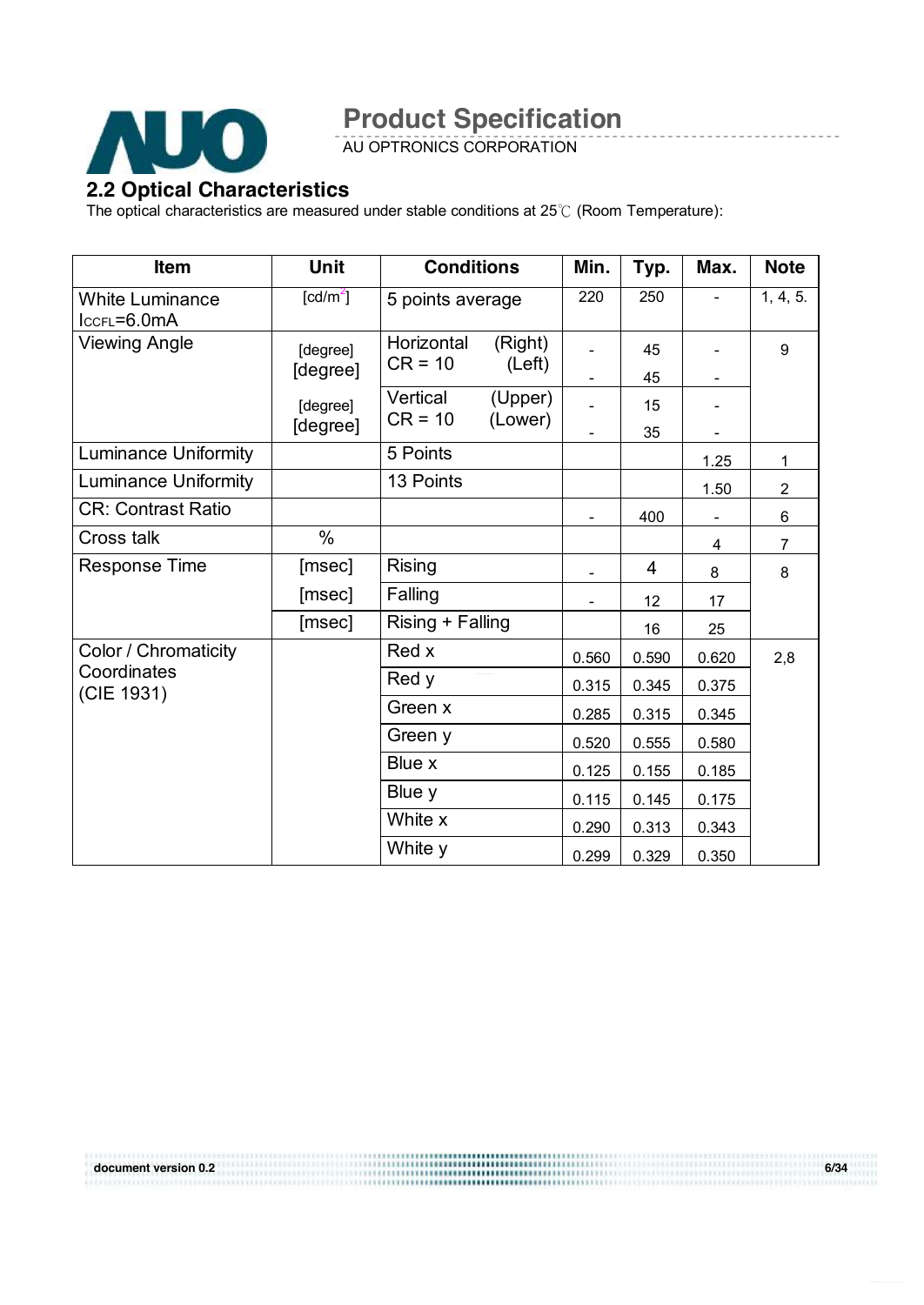

AU OPTRONICS CORPORATION

Note 1: 5 points position (Display area : 331.2mm x 207.0mm)



Note 2: 13 points position

![](_page_6_Figure_6.jpeg)

Note 3: The luminance uniformity of 5 and 13 points is defined by dividing the maximum luminance values by the minimum test point luminance

![](_page_6_Figure_8.jpeg)

Note 4: Measurement method

|                      | ,,,,,,,,,,,,, <b>,,,,,,,,,,,,,,,</b> ,,,,,,,                               |      |
|----------------------|----------------------------------------------------------------------------|------|
| document version 0.2 | ,,,,,,,,,,,,,,,,,,,,,,,,,,,,,,,,,,,<br>,,,,,,,,,,,,,,,,,,,,,,,,,,,,,,,,,,, | 7/34 |
|                      | ,,,,,,, <b>,,,,,,,,,,,,,,,,,,</b> ,,,,,,,,,,                               |      |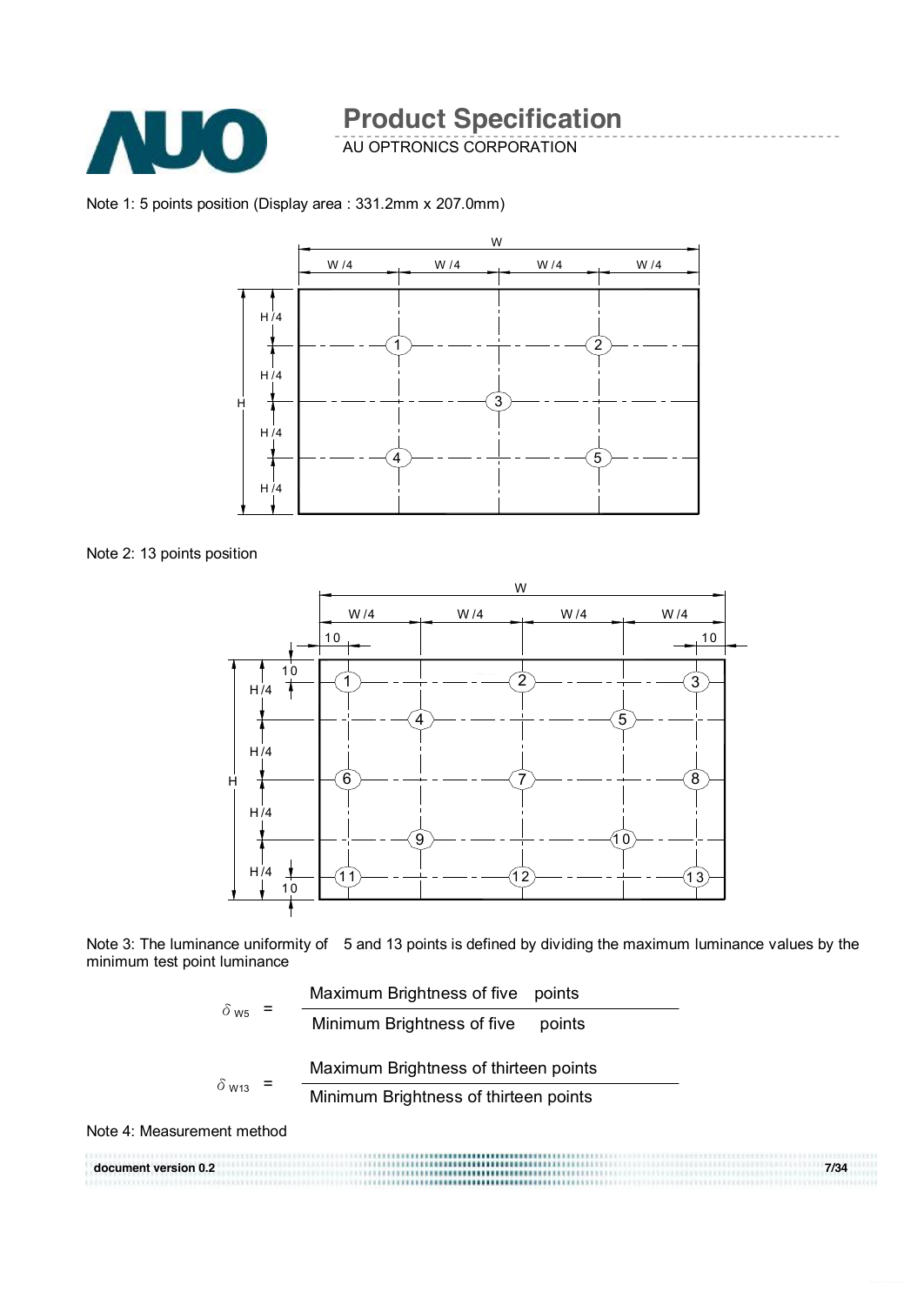![](_page_7_Picture_0.jpeg)

AU OPTRONICS CORPORATION

The LCD module should be stabilized at given temperature for 30 minutes to avoid abrupt temperature change during measuring. In order to stabilize the luminance, the measurement should be executed after lighting Backlight for 30 minutes in a stable, windless and dark room.

![](_page_7_Figure_4.jpeg)

Center of the screen

Note 5: Definition of Average Luminance of White  $(Y_1)$ :

Measure the luminance of gray level 63 at 5 points,  $Y_L = [L (1) + L (2) + L (3) + L (4) + L (5)] / 5$ L (x) is corresponding to the luminance of the point X at Figure in Note (1).

Note 6: Definition of contrast ratio:

Contrast ratio is calculated with the following formula.

Contrast ratio (CR)= Brightness on the "White" state Brightness on the "Black" state

Note 7: Definition of Cross Talk (CT)

 $CT = |Y_B - Y_A| / Y_A \times 100$  (%)

**Where** 

YA = Luminance of measured location without gray level 0 pattern (cd/m2)

|                      | <b></b> |      |
|----------------------|---------|------|
| document version 0.2 |         | 8/34 |
|                      |         |      |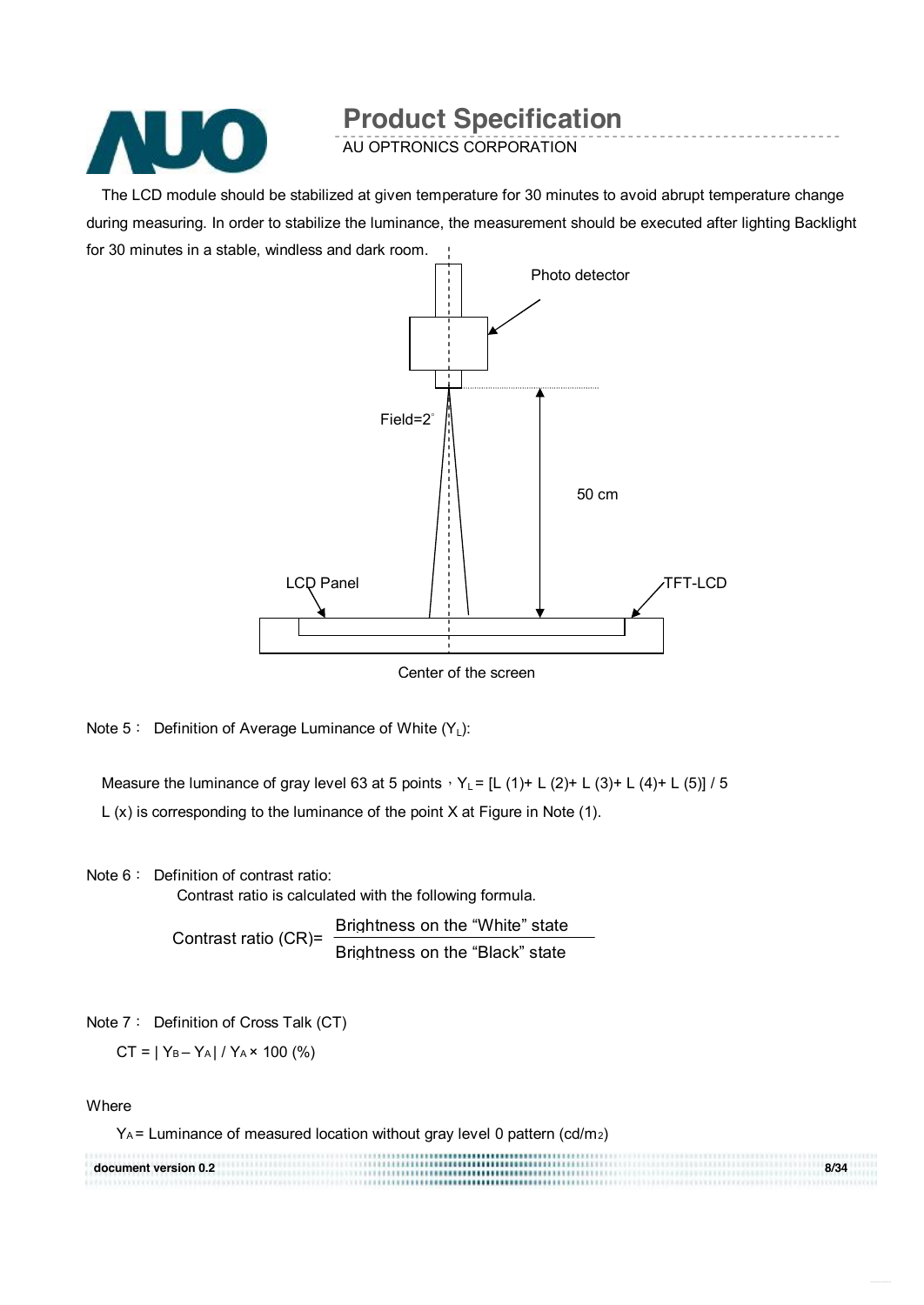![](_page_8_Picture_0.jpeg)

![](_page_8_Figure_1.jpeg)

Note 8: Definition of response time:

The output signals of BM-7 or equivalent are measured when the input signals are changed from "Black" to "White" (falling time) and from "White" to "Black" (rising time), respectively. The response time interval between the 10% and 90% of amplitudes. Refer to figure as below.

![](_page_8_Figure_4.jpeg)

**document version 0.2 9/34**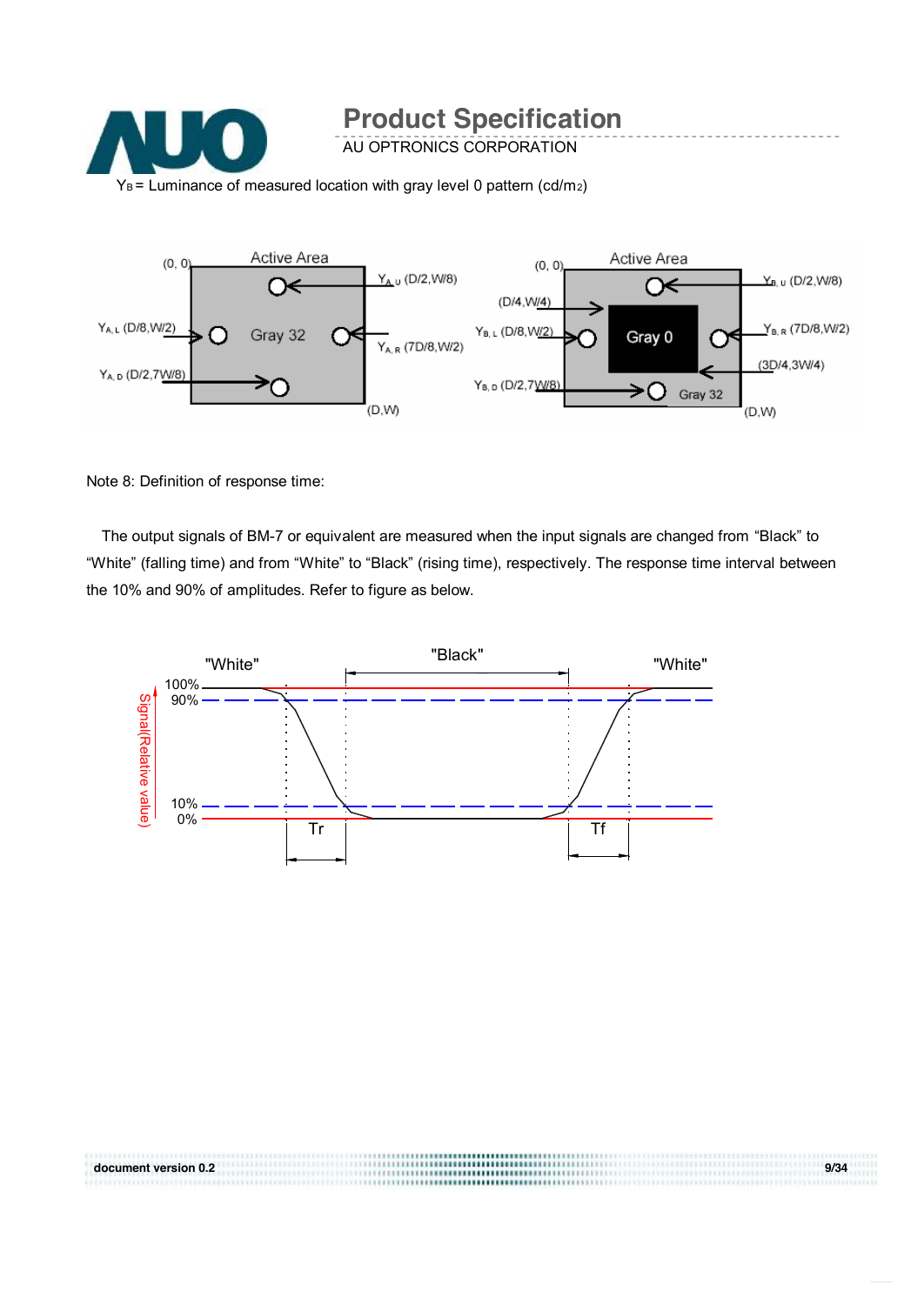![](_page_9_Picture_0.jpeg)

AU OPTRONICS CORPORATION

Note 9. Definition of viewing angle

Viewing angle is the measurement of contrast ratio  $\geq$  10, at the screen center, over a 180° horizontal and 180° vertical range (off-normal viewing angles). The 180° viewing angle range is broken down as follows; 90° (θ) horizontal left and right and 90° (Φ) vertical, high (up) and low (down). The measurement direction is typically perpendicular to the display surface with the screen rotated about its center to develop the desired measurement viewing angle.

![](_page_9_Figure_5.jpeg)

**document version 0.2 10/34**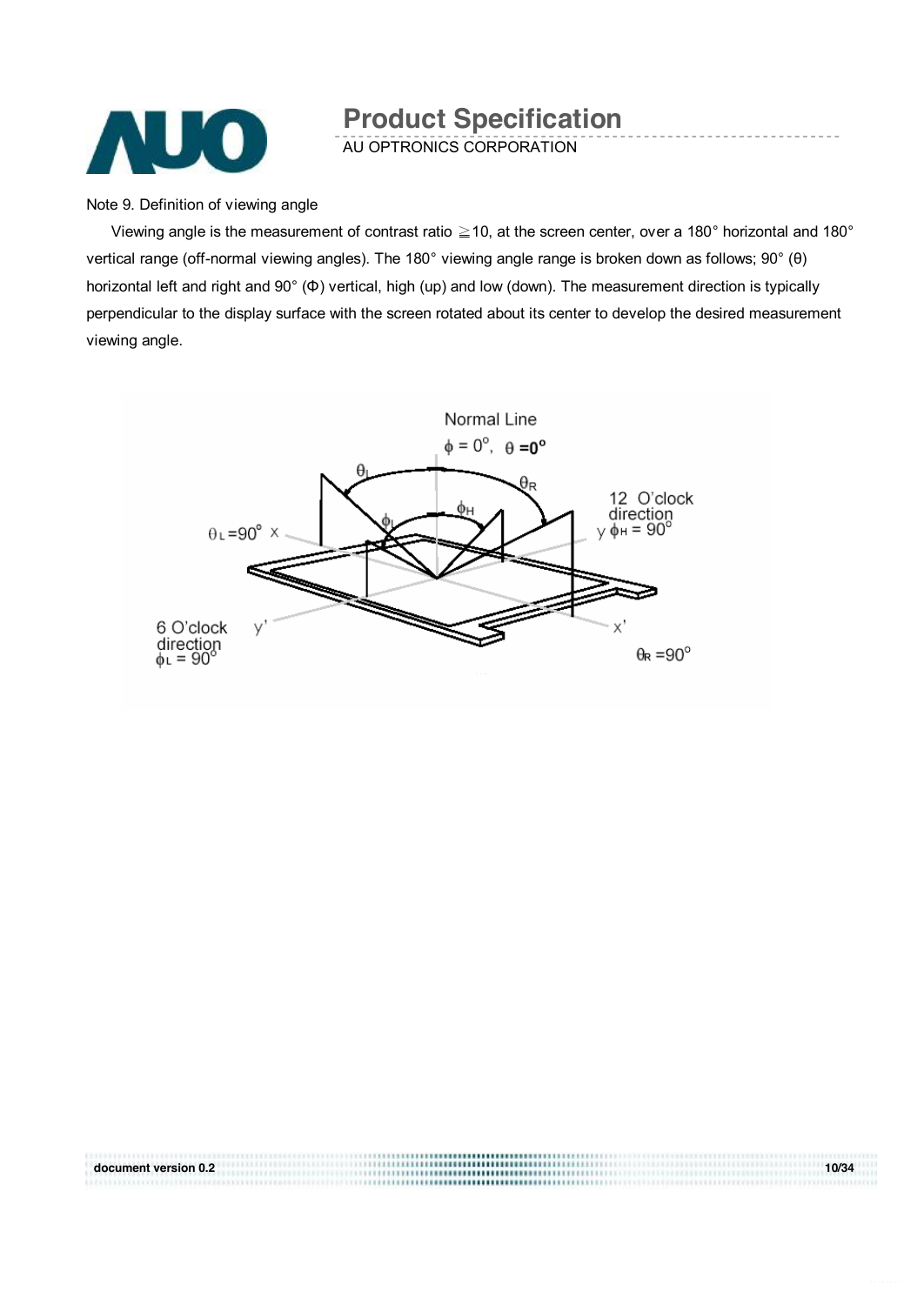![](_page_10_Picture_0.jpeg)

AU OPTRONICS CORPORATION

### **3. Functional Block Diagram**

The following diagram shows the functional block of the 15.4WXGA+ TFT/LCD Module:

![](_page_10_Figure_5.jpeg)

**document version 0.2 11/34**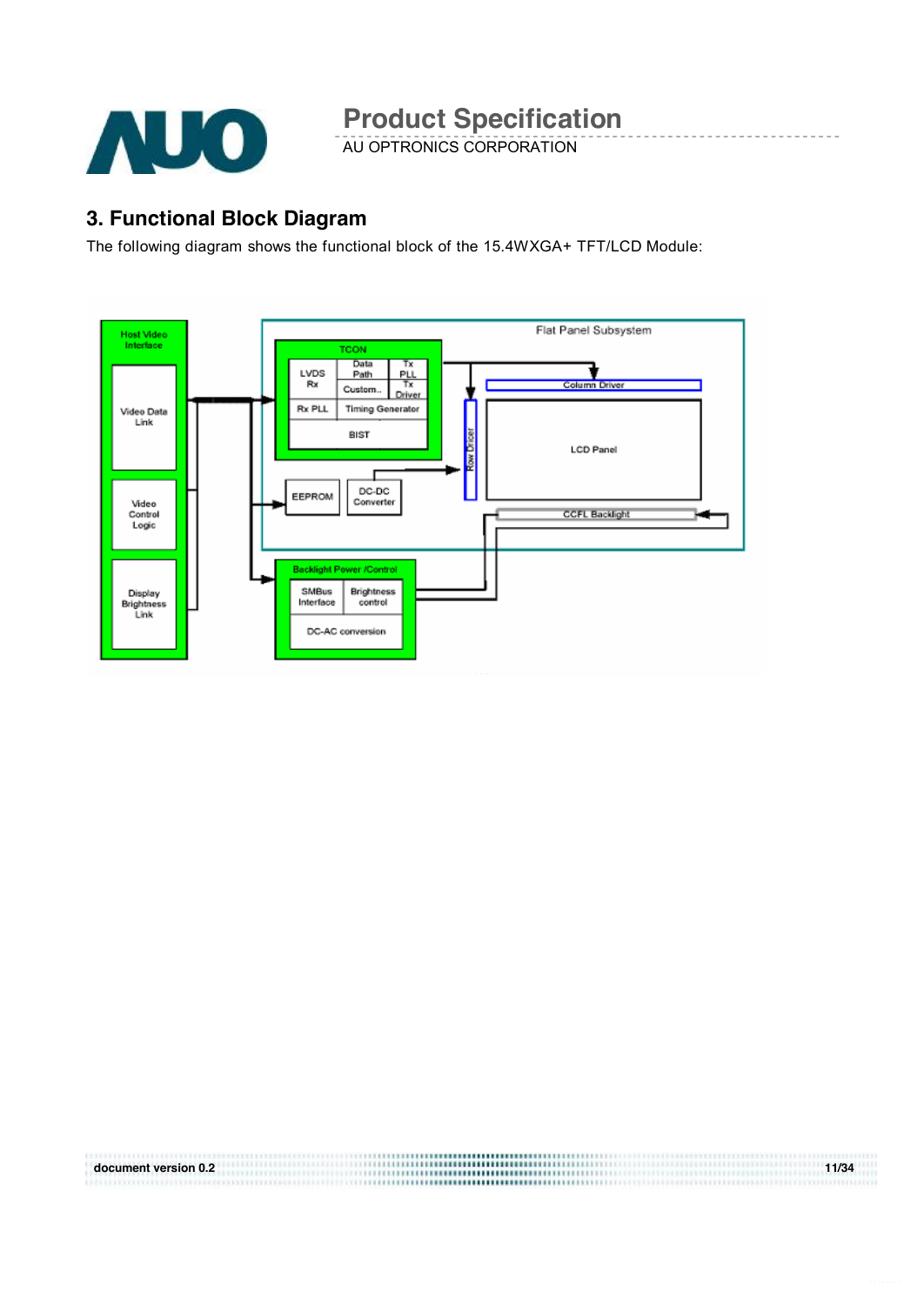![](_page_11_Picture_0.jpeg)

AU OPTRONICS CORPORATION

### **4. Absolute Maximum Ratings**

Absolute maximum ratings of the module is as following:

#### **4.1 Absolute Ratings of TFT LCD Module**

| Item            | Svmbol          | Min   | <b>Max</b> | Unit   | <b>Conditions</b> |
|-----------------|-----------------|-------|------------|--------|-------------------|
| Logic/LCD Drive | $\cdots$<br>Vın | - 0.∪ | +4.∪       | [Volt] | Mote 1 T          |

#### **4.2 Absolute Ratings of Backlight Unit**

| Item            | Svmbol       | Min | <b>Max</b> | Unit     | <b>Conditions</b> |
|-----------------|--------------|-----|------------|----------|-------------------|
| CCFL<br>Current | <b>ICCFL</b> | -   | 6.5        | [mA] rms | Note<br>.         |

#### **4.3 Absolute Ratings of Environment**

| Item                         | <b>Symbol</b> | Min   | Max   | Unit                         | <b>Conditions</b> |
|------------------------------|---------------|-------|-------|------------------------------|-------------------|
| <b>Operating Temperature</b> | TOP           |       | $+50$ | $\mathsf{I}^\circ\mathsf{C}$ | Note 3            |
| <b>Operation Humidity</b>    | <b>HOP</b>    | --    | 95    | [%RH]                        | Note 3            |
| Storage Temperature          | TST           | $-20$ | $+60$ | [°C]                         | Note 3            |
| <b>Storage Humidity</b>      | <b>HST</b>    | b     | 95    | [%RH]                        | Note 3            |

Note 1: At Ta (25℃ )

Note 2: Permanent damage to the device may occur if exceed maximum values

Note 3: For quality performance, please refer to AUO IIS(Incoming Inspection Standard).

![](_page_11_Figure_14.jpeg)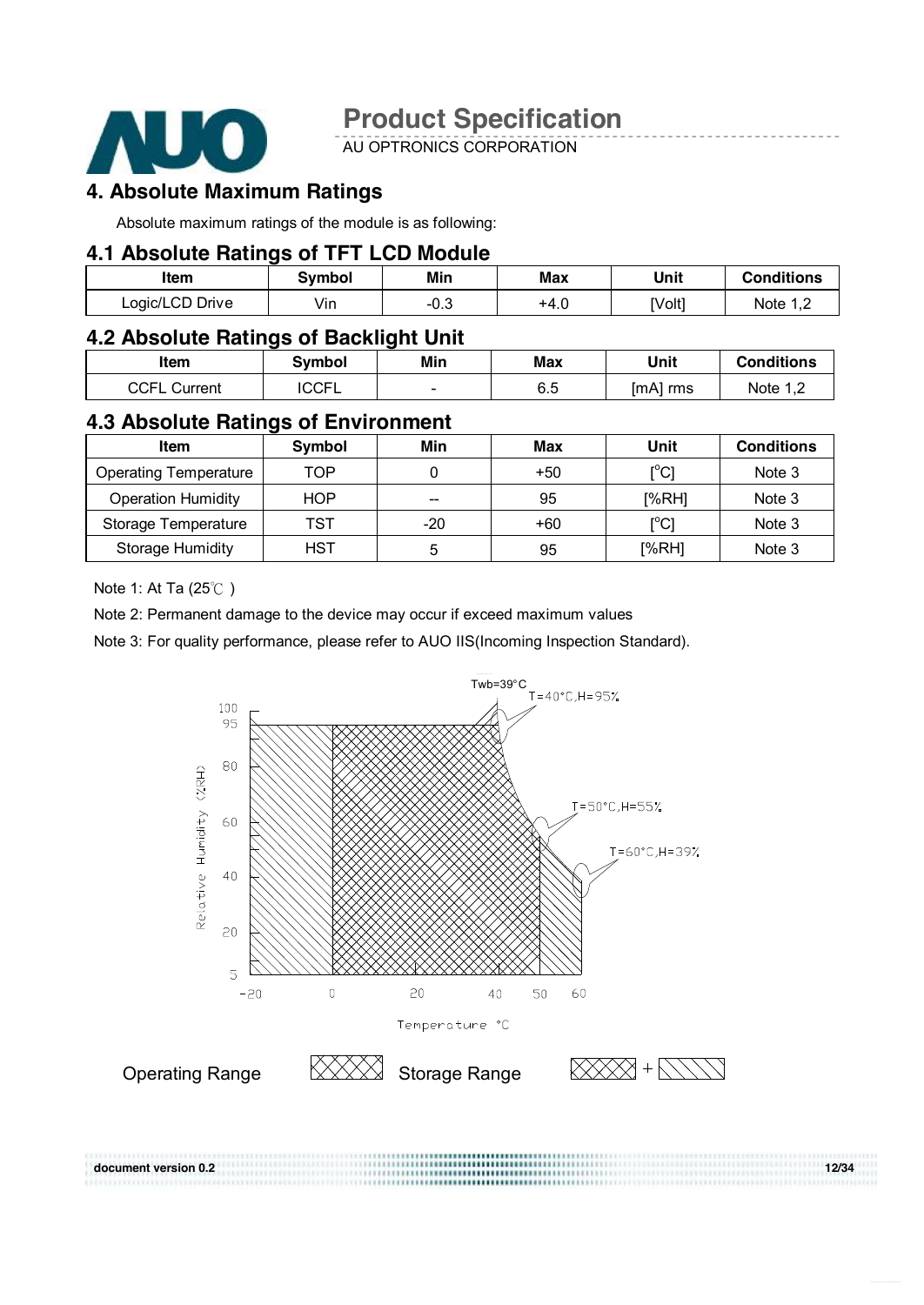![](_page_12_Picture_0.jpeg)

AU OPTRONICS CORPORATION

#### **5. Electrical characteristics**

#### **5.1 TFT LCD Module**

#### **5.1.1 Power Specification**

Input power specifications are as follows;

| <b>Symble</b> | <b>Parameter</b>           | Min | <b>Typ</b> | <b>Max</b> | <b>Units</b> | <b>Note</b> |
|---------------|----------------------------|-----|------------|------------|--------------|-------------|
| <b>VDD</b>    | Logic/LCD Drive<br>Voltage | 3.0 | 3.3        | 3.6        | [Volt]       |             |
| <b>PDD</b>    | <b>VDD Power</b>           |     |            | 1.5        | [Watt]       | Note 1      |
| <b>IDD</b>    | <b>IDD Current</b>         |     | 400        | 500        | [mA]         | Note 1      |
| <b>IRush</b>  | Inrush Current             |     |            | 2000       | [mA]         | Note 2      |
| <b>VDDrp</b>  | Allowable                  |     |            | 100        | [mV]         |             |
|               | Logic/LCD Drive            |     |            |            | $p-p$        |             |
|               | <b>Ripple Voltage</b>      |     |            |            |              |             |

Note 1: Maximum Measurement Condition: Black Patterm

Note 2: Measure Condition

![](_page_12_Figure_10.jpeg)

![](_page_12_Figure_11.jpeg)

**Vin rising time** 

**document version 0.2 13/34**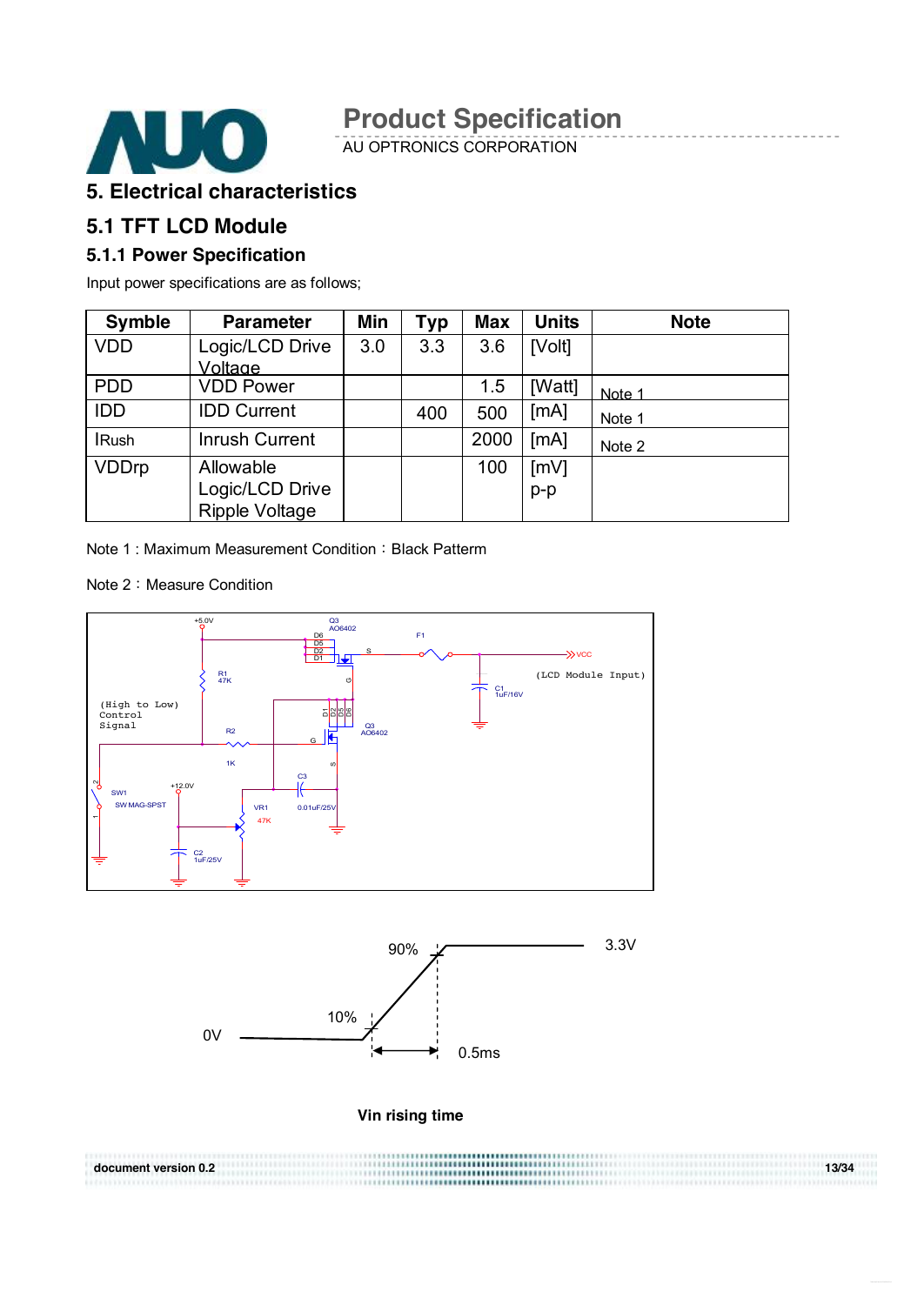![](_page_13_Picture_0.jpeg)

AU OPTRONICS CORPORATION

#### **5.1.2 Signal Electrical Characteristics**

Input signals shall be low or High-impedance state when VDD is off.

It is recommended to refer the specifications of THC63LVDF84A(Thine Electronics Inc.) in detail.

Signal electrical characteristics are as follows;

| <b>Parameter</b> | <b>Condition</b>                                 | Min    | Max   | Unit |
|------------------|--------------------------------------------------|--------|-------|------|
| Vth              | Differential Input High<br>Threshold (Vcm=+1.2V) |        | 100   | [mV] |
| Vtl              | Differential Input Low<br>Threshold (Vcm=+1.2V)  | $-100$ |       | [mV] |
| Vcm              | Differential Input<br>Common Mode Voltage        | 1.125  | 1.375 | [V]  |

Note: LVDS Signal Waveform

![](_page_13_Figure_9.jpeg)

**document version 0.2 14/34**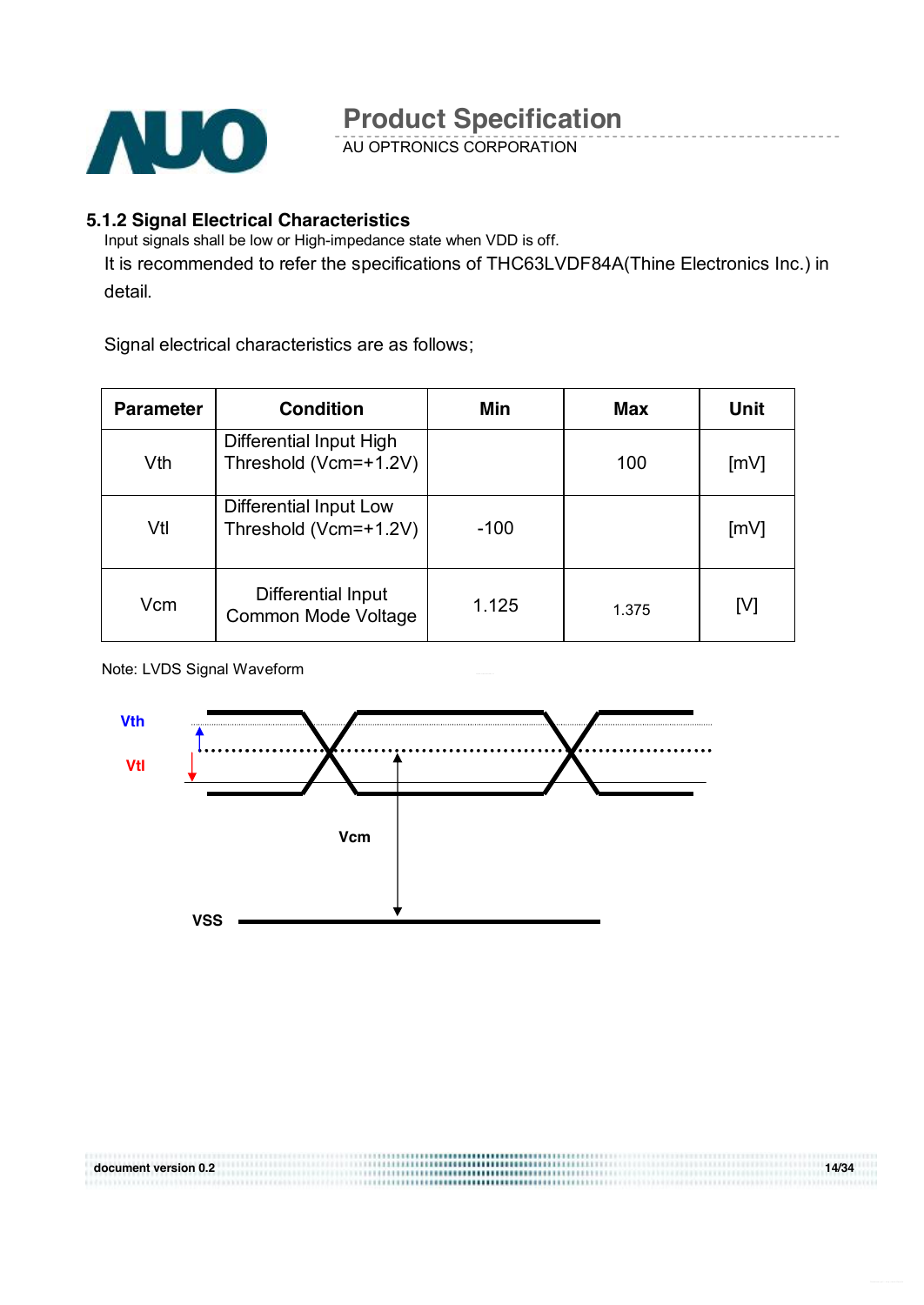![](_page_14_Picture_0.jpeg)

AU OPTRONICS CORPORATION

### **5.2 Backlight Unit**

Parameter guideline for CCFL Inverter

| <b>Parameter</b>                                 | Min  | <b>Typ</b> | <b>Max</b> | <b>Units</b>         | <b>Condition</b>               |
|--------------------------------------------------|------|------------|------------|----------------------|--------------------------------|
| <b>White Luminance</b>                           |      |            |            |                      |                                |
| 5 points average                                 | 220  | 250        |            | [cd/m <sup>2</sup> ] | $(Ta=25^\circ \text{C})$       |
| <b>CCFL current(ICCFL)</b>                       |      | 6.0        |            | $[mA]$ rms           | $(Ta=25^{\circ}C)$             |
|                                                  |      |            |            |                      | Note 2                         |
| <b>CCFL Frequency(FccFL)</b>                     |      | 62         |            | [KHz]                | $(Ta=25^{\circ}C)$<br>Note 3.4 |
| <b>CCFL Ignition Voltage(Vs)</b>                 | 1340 |            |            | [Volt] rms           | $(Ta=0^{\circ}C)$<br>Note 5    |
| <b>CCFL Ignition Voltage(Vs)</b>                 | 1030 |            |            | [Volt] rms           | $(Ta=25^{\circ}C)$<br>Note 5   |
| <b>CCFL Voltage (Reference)</b><br>$(Vc$ CFL $)$ | 620  | 720        | 910        | [Volt] rms           | $(Ta=25^{\circ}$ C)<br>Note 6  |
| <b>CCFL Power consumption</b><br>(PccFL)         |      | 4.30       | 4.70       | [Watt]               | $(Ta=25^{\circ}$ C)<br>Note 6  |

Note 1: Typ are AUO recommended Design Points.

\*1 All of characteristics listed are measured under the condition using the AUO Test inverter.

\*2 In case of using an inverter other than listed, it is recommended to check the inverter carefully.

Sometimes, interfering noise stripes appear on the screen, and substandard luminance or flicker at low power may happen.

\*3 In designing an inverter, it is suggested to check safety circuit very carefully. Impedance of CCFL, for instance, becomes more than 1 [M ohm] when CFL is damaged.

\*4 Generally, CCFL has some amount of delay time after applying kick-off voltage. It is recommended to keep on applying kick-off voltage for 1 [Sec] until discharge.

\*5 CCFL discharge frequency must be carefully chosen so as not to produce interfering noise stripes on the screen.

\*6 Reducing CCFL current increases CCFL discharge voltage and generally increases CCFL discharge

frequency. So all the parameters of an inverter should be carefully designed so as not to produce too much leakage current from high-voltage output of the inverter.

Note 2: It should be employed the inverter which has "Duty Dimming", if ICCFL is less than 4mA.

Note 3: CCFL discharge frequency should be carefully determined to avoid interference between inverter and TFT LCD.

| document version 0.2 | 15/34 |
|----------------------|-------|
|                      |       |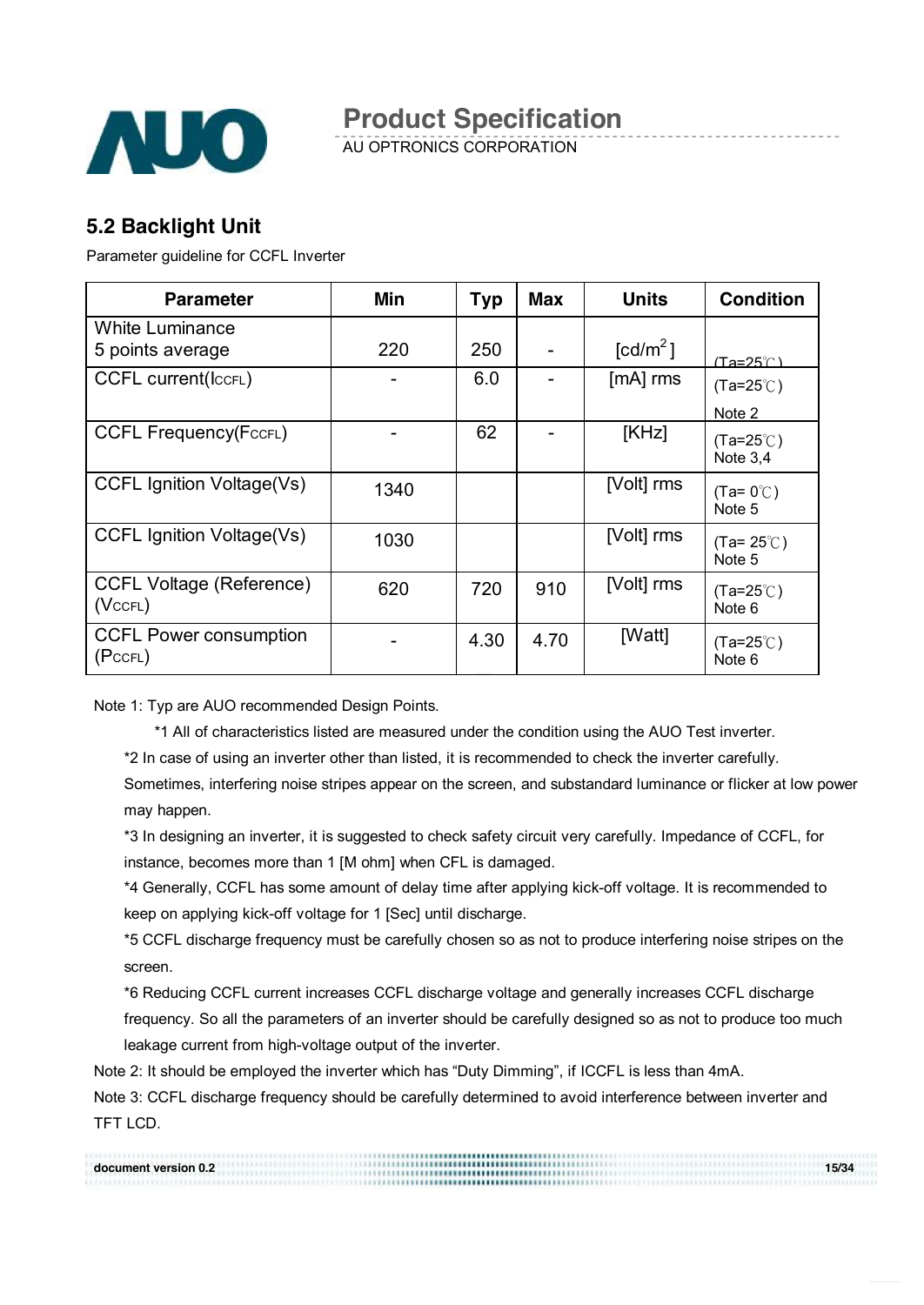![](_page_15_Picture_0.jpeg)

AU OPTRONICS CORPORATION

Note 4: The frequency range will not affect to lamp life and reliability characteristics.

Note 5: CCFL inverter should be able to give out a power that has a generating capacity of over 1,340 voltage. Lamp units need 1,300 voltage minimum for ignition.

Note 6: Calculator value for reference (ICCFL×VCCFL=PCCFL)

Note 7: Requirements for a system inverter design, which is intended to have a better display performance, a better power efficiency and a more reliable lamp, are following.

**document version 0.2 16/34** 

It shall help increase the lamp lifetime and reduce leakage current.

a. The asymmetry rate of the inverter waveform should be less than 10%.

b. The distortion rate of the waveform should bewithin √2 ±10%.

\* Inverter output waveform had better be more similar to ideal sine wave.

![](_page_15_Figure_11.jpeg)

![](_page_15_Figure_12.jpeg)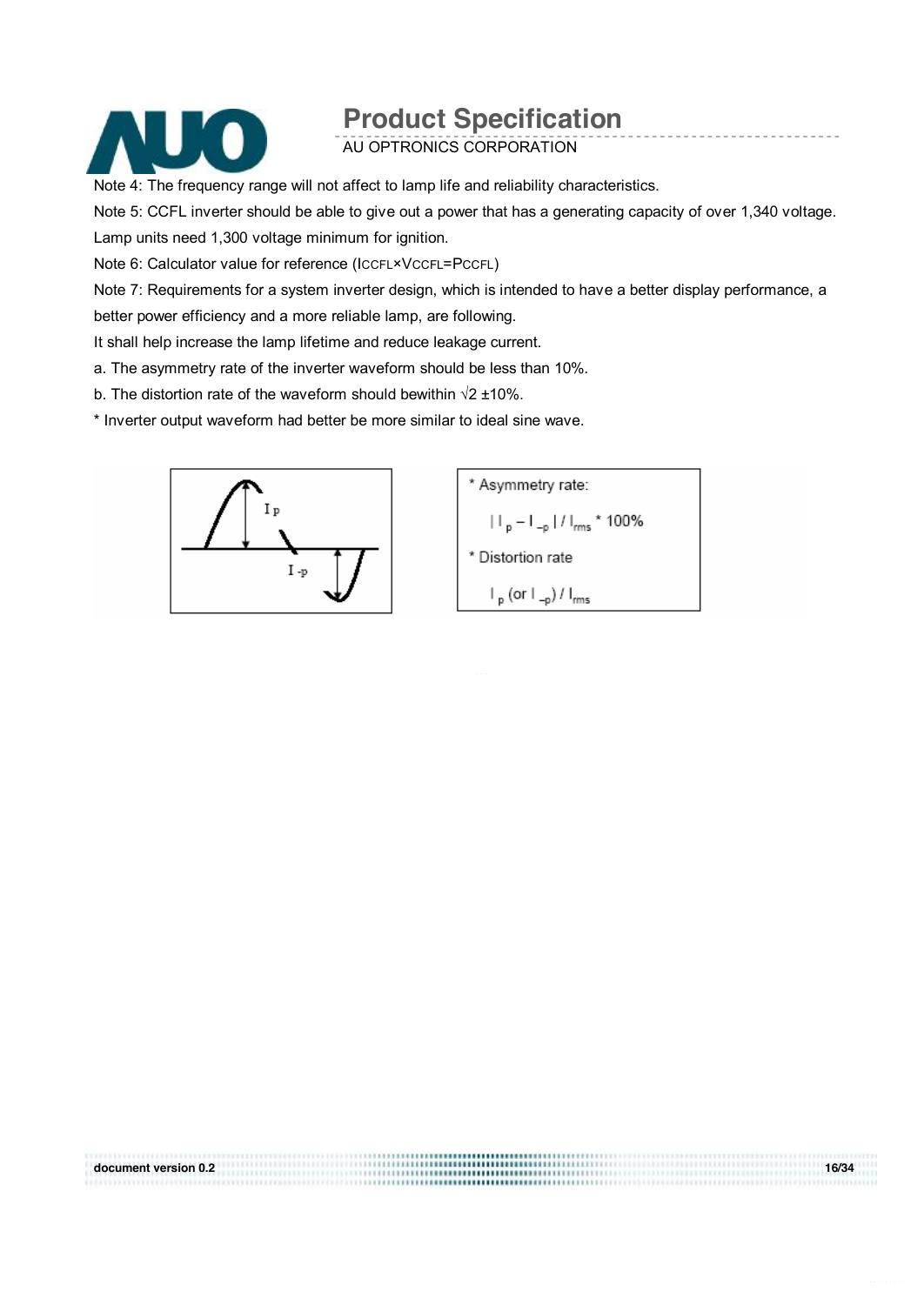![](_page_16_Picture_0.jpeg)

AU OPTRONICS CORPORATION

### **6. Signal Characteristic**

### **6.1 Pixel Format Image**

Following figure shows the relationship of the input signals and LCD pixel format.

![](_page_16_Figure_6.jpeg)

..................................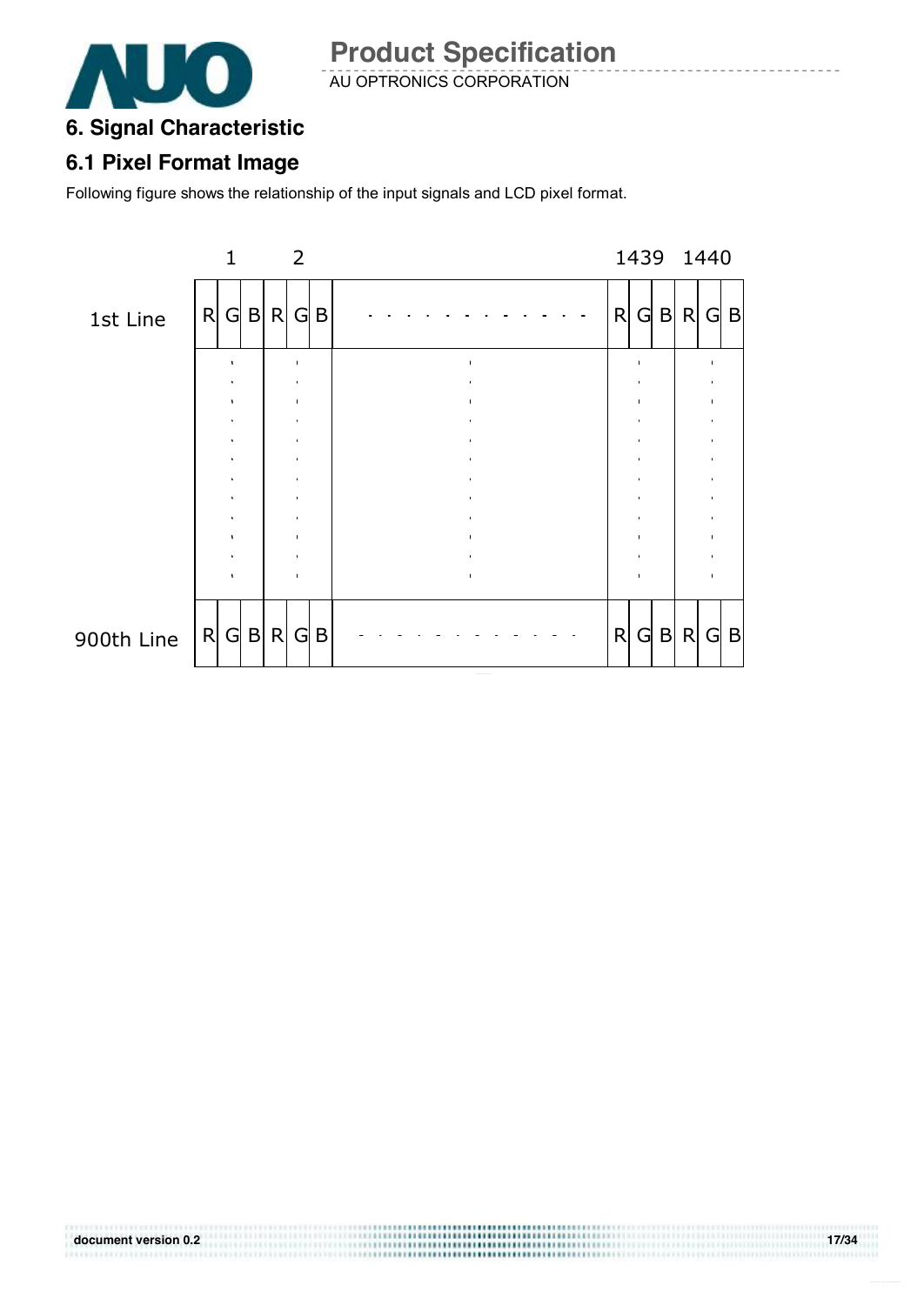![](_page_17_Picture_0.jpeg)

AU OPTRONICS CORPORATION

### **6.2 The input data format**

![](_page_17_Figure_4.jpeg)

| <b>Signal Name</b>   | <b>Description</b>                                                |
|----------------------|-------------------------------------------------------------------|
| V <sub>EDID</sub>    | +3.3V EDID Power                                                  |
| CLK <sub>EDID</sub>  | <b>EDID Clock Input</b>                                           |
| <b>DATAEDID</b>      | EDID Data Input                                                   |
| ORXIN0-, ORXIN0+     | Odd LVDS differential data input(ORed0-ORed5, OGreen0)            |
| ORXIN1-, ORXIN1+     | Odd LVDS differential data input (OGreen1-OGreen5, OBIue0-OBIue1) |
| ORXIN2-, ORXIN2+     | Odd LVDS differential data input(OBlue2-OBlue5, Hsync, Vsync, DE) |
| ORXCLKIN-, ORXCLKIN+ | Odd LVDS differential clock input                                 |
| ERXINO-, ERXINO+     | Even LVDS differential data input(ERed0-ERed5, EGreen0)           |
| ERXIN1-, ERXIN1+     | Even LVDS differential data input(EGreen1-EGreen5, EBlue0-EBlue1) |
| ERXIN2-, ERXIN2+     | Even LVDS differential data input(EBlue2-EBlue5)                  |
| ERXCLKIN-, ERXCLKIN+ | Even LVDS differential clock input                                |
| <b>VDD</b>           | +3.3V Power Supply                                                |
| <b>GND</b>           | Ground                                                            |

Note: Output signals from any system shall be low or High-impedance state when VDD is off.

..................................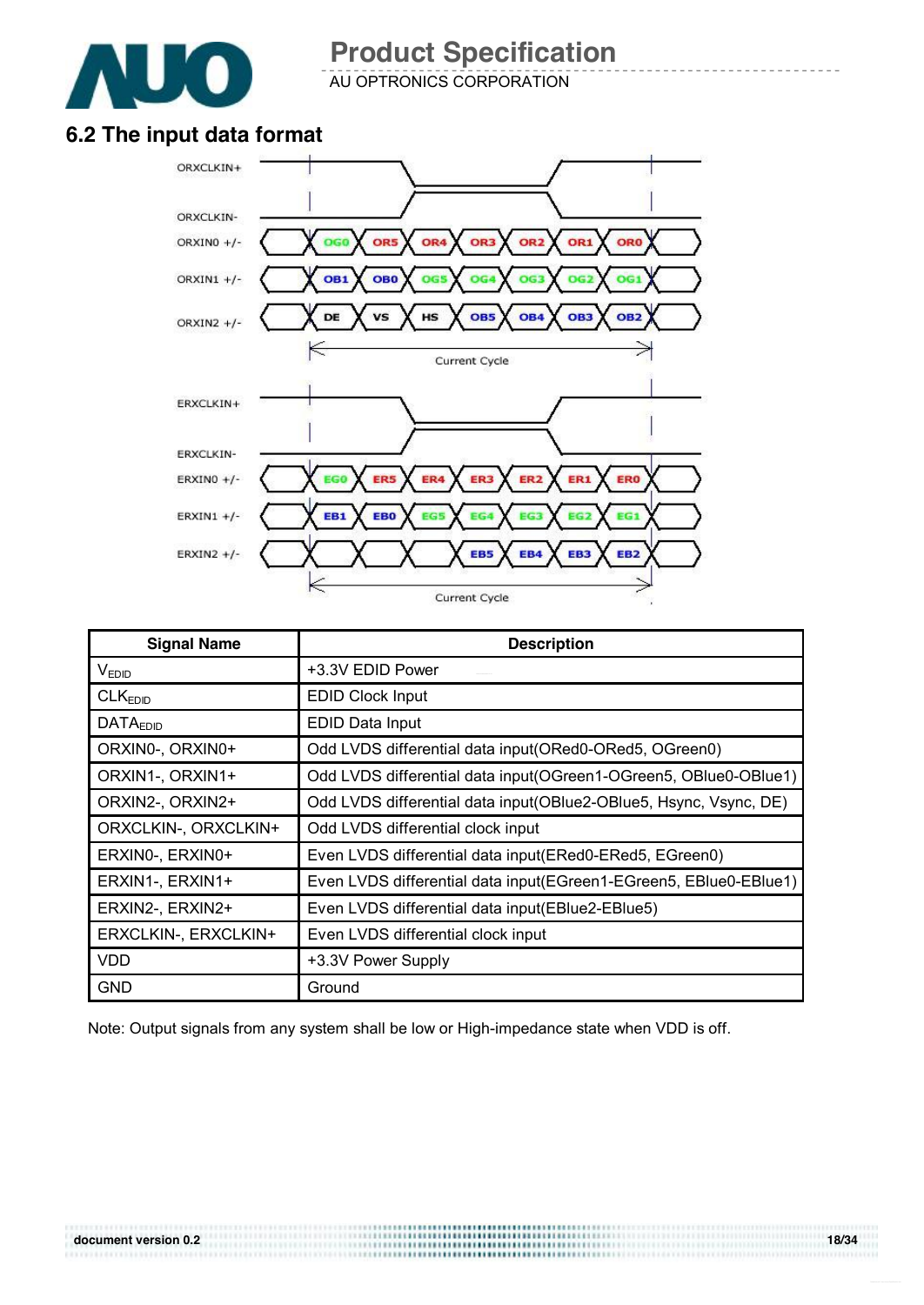![](_page_18_Picture_0.jpeg)

AU OPTRONICS CORPORATION

### **6.3 Signal Description/Pin Assignment**

LVDS is a differential signal technology for LCD interface and high speed data transfer device.

| PIN#                    | <b>SIGNAL NAME</b>  | <b>DESCRIPTION</b>             |
|-------------------------|---------------------|--------------------------------|
| 1                       | <b>VSS</b>          | Power Ground                   |
| $\overline{2}$          | <b>VDD</b>          | +3.3V Power Supply             |
| 3                       | <b>VDD</b>          | +3.3V Power Supply             |
| $\overline{\mathbf{4}}$ | VEDID               | +3.3V EDID Power               |
| 5                       | <b>AGING</b>        | Aging Mode Power Supply        |
| 6                       | CLK <sub>EDID</sub> | <b>EDID Clock Input</b>        |
| $\overline{7}$          | <b>DATAEDID</b>     | EDID Data Input                |
| 8                       | Odd Rin0-           | -LVDS Differential Data Input  |
| 9                       | Odd_Rin0+           | +LVDS Differential Data Input  |
| 10                      | <b>VSS</b>          | Power Ground                   |
| 11                      | Odd Rin1-           | -LVDS Differential Data Input  |
| 12                      | Odd Rin1+           | +LVDS Differential Data Input  |
| 13                      | <b>VSS</b>          | Power Ground                   |
| 14                      | Odd Rin2-           | -LVDS Differential Data Input  |
| 15                      | Odd_Rin2+           | +LVDS Differential Data Input  |
| 16                      | <b>VSS</b>          | Power Ground                   |
| 17                      | Odd_ClkIN-          | -LVDS Differential Clock Input |
| 18                      | Odd ClkIN+          | +LVDS Differential Clock Input |
| 19                      | <b>VSS</b>          | Power Ground                   |
| 20                      | Even Rin0-          | -LVDS Differential Data Input  |
| 21                      | Even Rin0+          | +LVDS Differential Data Input  |
| 22                      | <b>VSS</b>          | Power Ground                   |
| 23                      | Even Rin1-          | -LVDS Differential Data Input  |
| 24                      | Even_Rin1+          | +LVDS Differential Data Input  |
| 25                      | <b>VSS</b>          | Power Ground                   |
| 26                      | Even_Rin2-          | -LVDS Differential Data Input  |
| 27                      | Even_Rin2+          | +LVDS Differential Data Input  |
| 28                      | <b>VSS</b>          | Power Ground                   |
| 29                      | Even ClkIN-         | -LVDS Differential Clock Input |
| 30                      | Even ClkIN+         | +LVDS Differential Clock Input |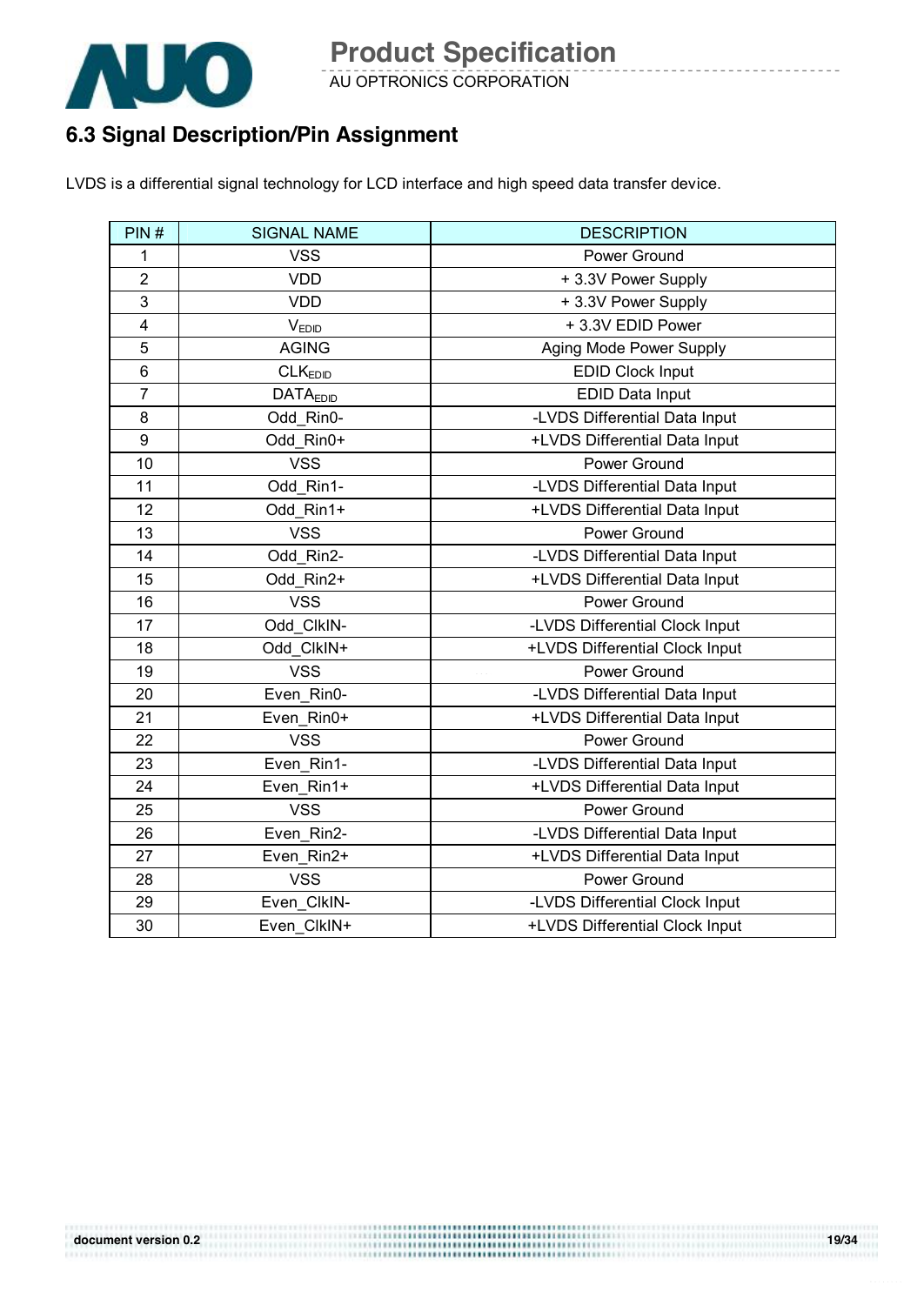![](_page_19_Picture_0.jpeg)

![](_page_19_Figure_2.jpeg)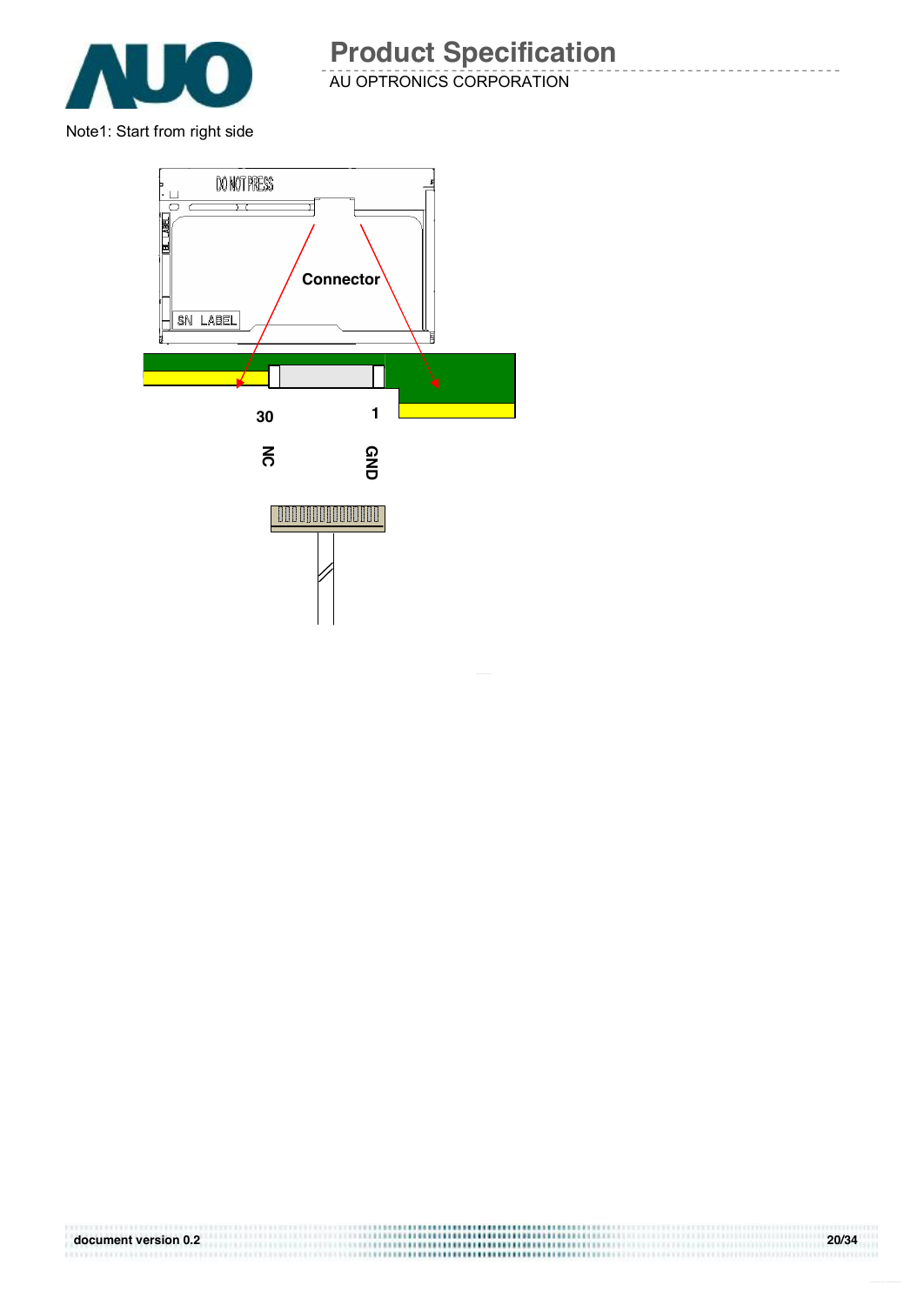![](_page_20_Picture_1.jpeg)

### **6.4 Interface Timing**

### **6.4.1 Timing Characteristics**

Basically, interface timings should match the 1440X900 /60Hz manufacturing guide line timing.

|                     | <b>Parameter</b> | Symbol                       | Min. | Typ. | Max. | Unit                           |
|---------------------|------------------|------------------------------|------|------|------|--------------------------------|
| <b>Frame Rate</b>   |                  | $\qquad \qquad \blacksquare$ | 50   | 60   | -    | Hz                             |
| Clock frequency     |                  | $1/\text{T}_{\text{Clock}}$  | 50   | 48.2 | 60.2 | <b>MHz</b>                     |
| Vertical<br>Section | Period           | $\mathsf{T}_\mathsf{V}$      | 904  | 912  | 2048 |                                |
|                     | Active           | $T_{VD}$                     | 900  | 900  | 900  | $T_{Line}$                     |
|                     | <b>Blanking</b>  | $\mathsf{T}_{\mathsf{VB}}$   | 4    | 12   |      |                                |
|                     | Period           | $T_{\rm H}$                  | 760  | 880  | 1024 |                                |
| Horizontal          | Active           | $T_{HD}$                     | 720  | 720  | 720  | ${\mathsf T}_{\mathsf{Clock}}$ |
| Section             | <b>Blanking</b>  | Т <sub>нв</sub>              | 40   | 160  |      |                                |

Note : DE mode only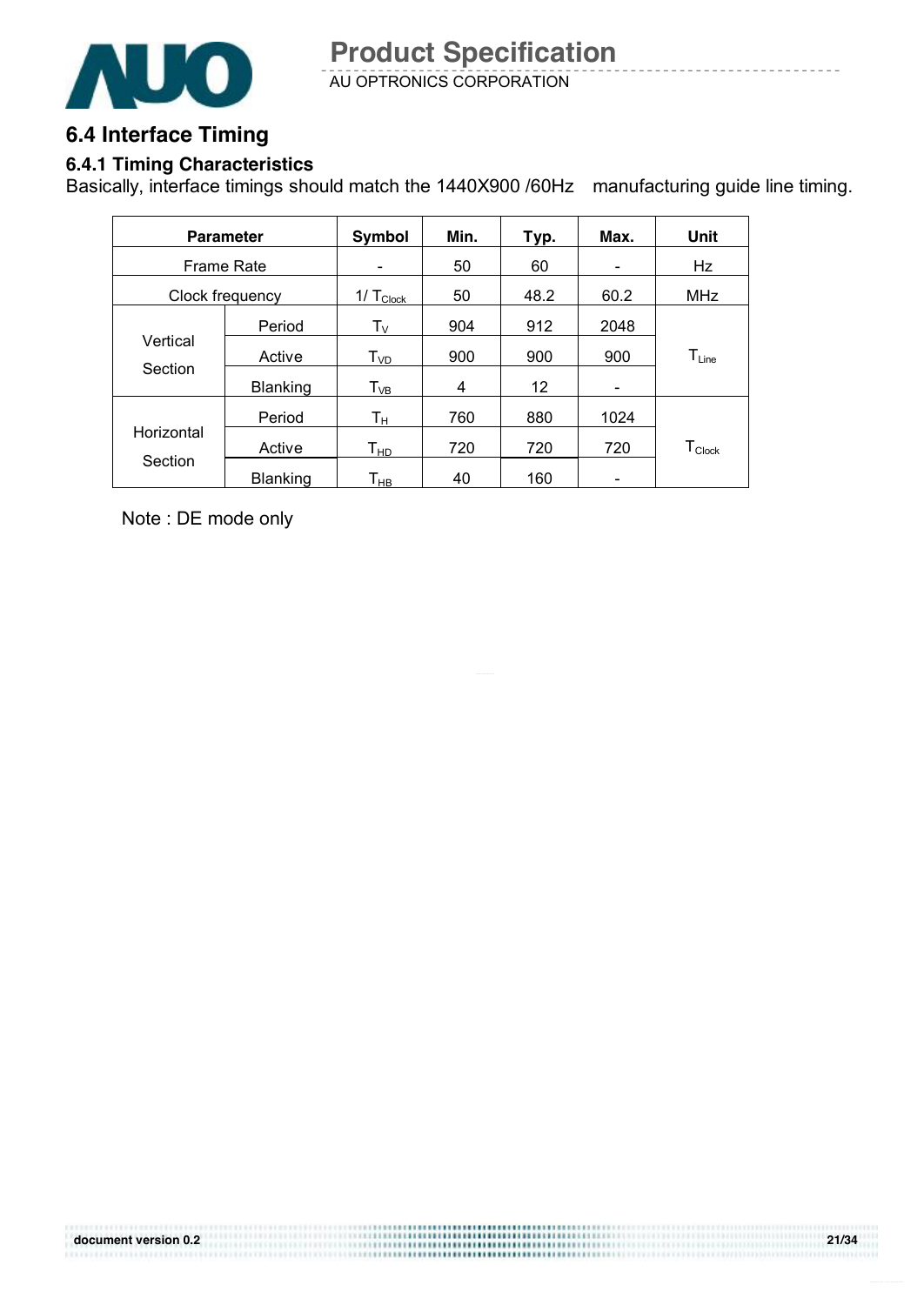![](_page_21_Picture_0.jpeg)

AU OPTRONICS CORPORATION

#### **6.4.2 Timing diagram**

![](_page_21_Figure_4.jpeg)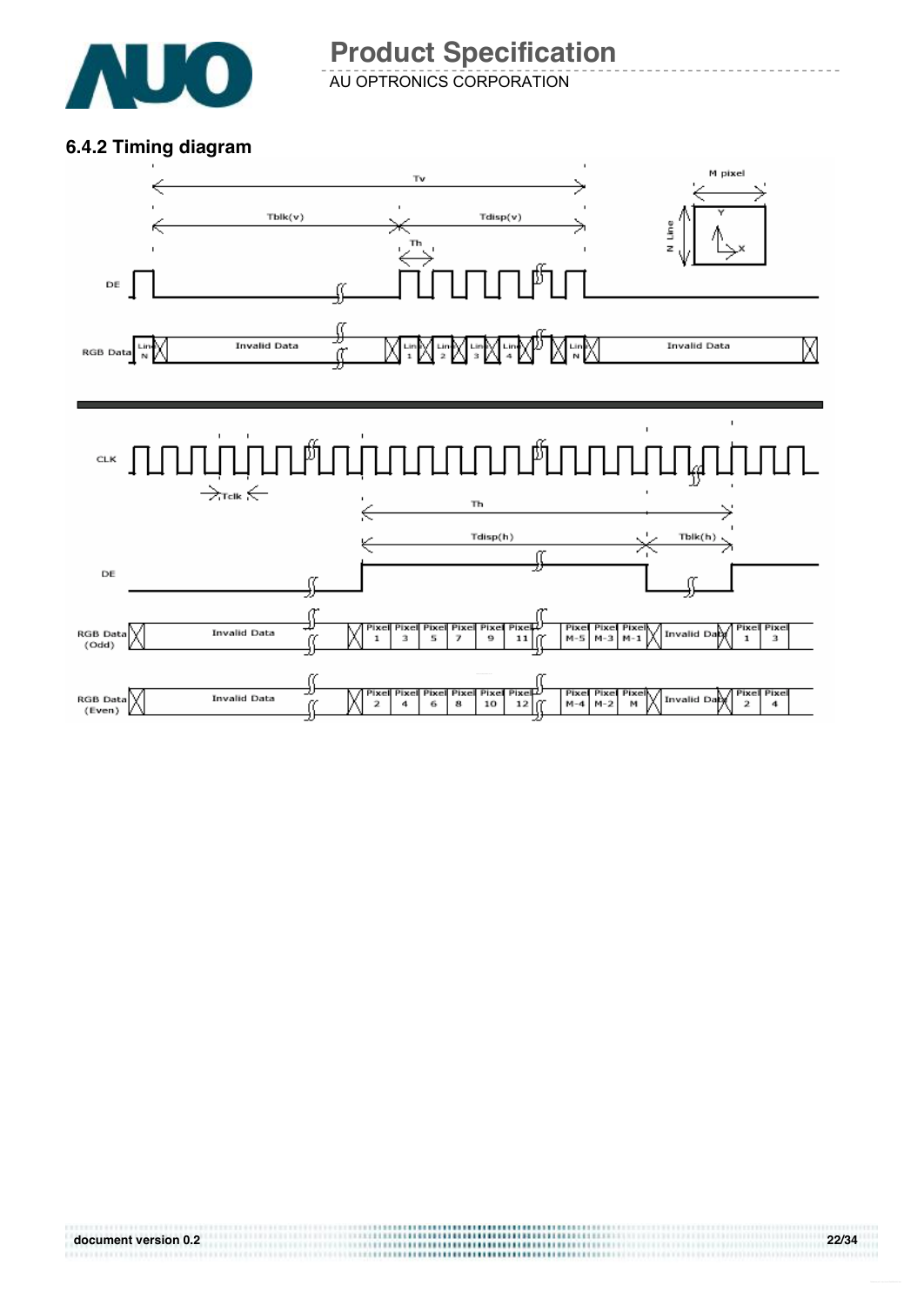![](_page_22_Picture_0.jpeg)

#### **6.5 Power ON/OFF Sequence**

VDD power and lamp on/off sequence is as follows. Interface signals are also shown in the chart. Signals from any system shall be Hi-Z state or low level when VDD is off.

![](_page_22_Figure_4.jpeg)

#### **Power Sequence Timing**

|                  |      | <b>Value</b> |      |              |
|------------------|------|--------------|------|--------------|
| <b>Parameter</b> | Min. | Typ.         | Max. | <b>Units</b> |
| T <sub>1</sub>   | 0.5  |              | 10   | (ms)         |
| T <sub>2</sub>   | 5    |              | 50   | (ms)         |
| T <sub>3</sub>   | 0.5  |              | 50   | (ms)         |
| T <sub>4</sub>   | 400  |              |      | (ms)         |
| T <sub>5</sub>   | 200  |              | -    | (ms)         |
| T <sub>6</sub>   | 200  |              |      | (ms)         |
| T7               |      |              | 10   | (ms)         |

..................... ,,,,,,,,,,,,,,,,,,,,,,,,,,,,,,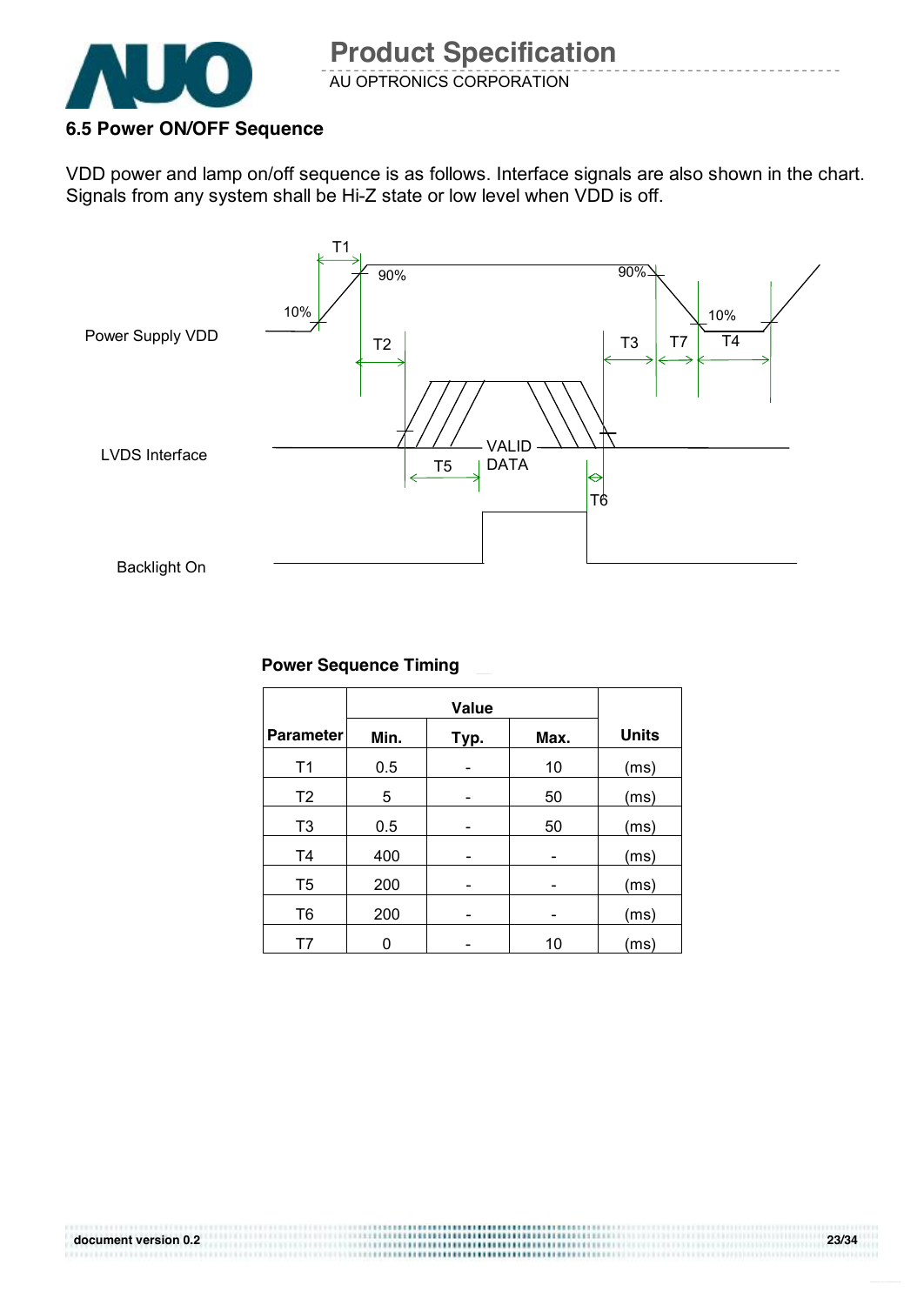![](_page_23_Picture_0.jpeg)

### **7. Connector Description**

Physical interface is described as for the connector on module.

These connectors are capable of accommodating the following signals and will be following components.

### **7.1 TFT LCD Module**

| <b>Connector Name / Designation</b> | <b>For Signal Connector</b>  |
|-------------------------------------|------------------------------|
| Manufacturer                        | JAE or compatible            |
| Type / Part Number                  | FI-XB30SL-HF10 or compatible |
| <b>Mating Housing/Part Number</b>   | FI-X30H or compatible        |

### **7.2 Backlight Unit**

Physical interface is described as for the connector on module.

These connectors are capable of accommodating the following signals and will be following components.

| <b>Connector Name / Designation</b> | <b>For Lamp Connector</b> |
|-------------------------------------|---------------------------|
| Manufacturer                        | <b>JST</b>                |
| Type / Part Number                  | <b>BHSR-02VS-1</b>        |
| Mating Type / Part Number           | SM02B-BHSS-1-TB           |

,,,,,,,,,,,,,,,,,,,,,,,,,,,,,,

#### **7.3 Signal for Lamp connector**

| Pin $#$ | <b>Cable color</b> | <b>Signal Name</b> |
|---------|--------------------|--------------------|
|         | Red                | Lamp High Voltage  |
|         | White              | Lamp Low Voltage   |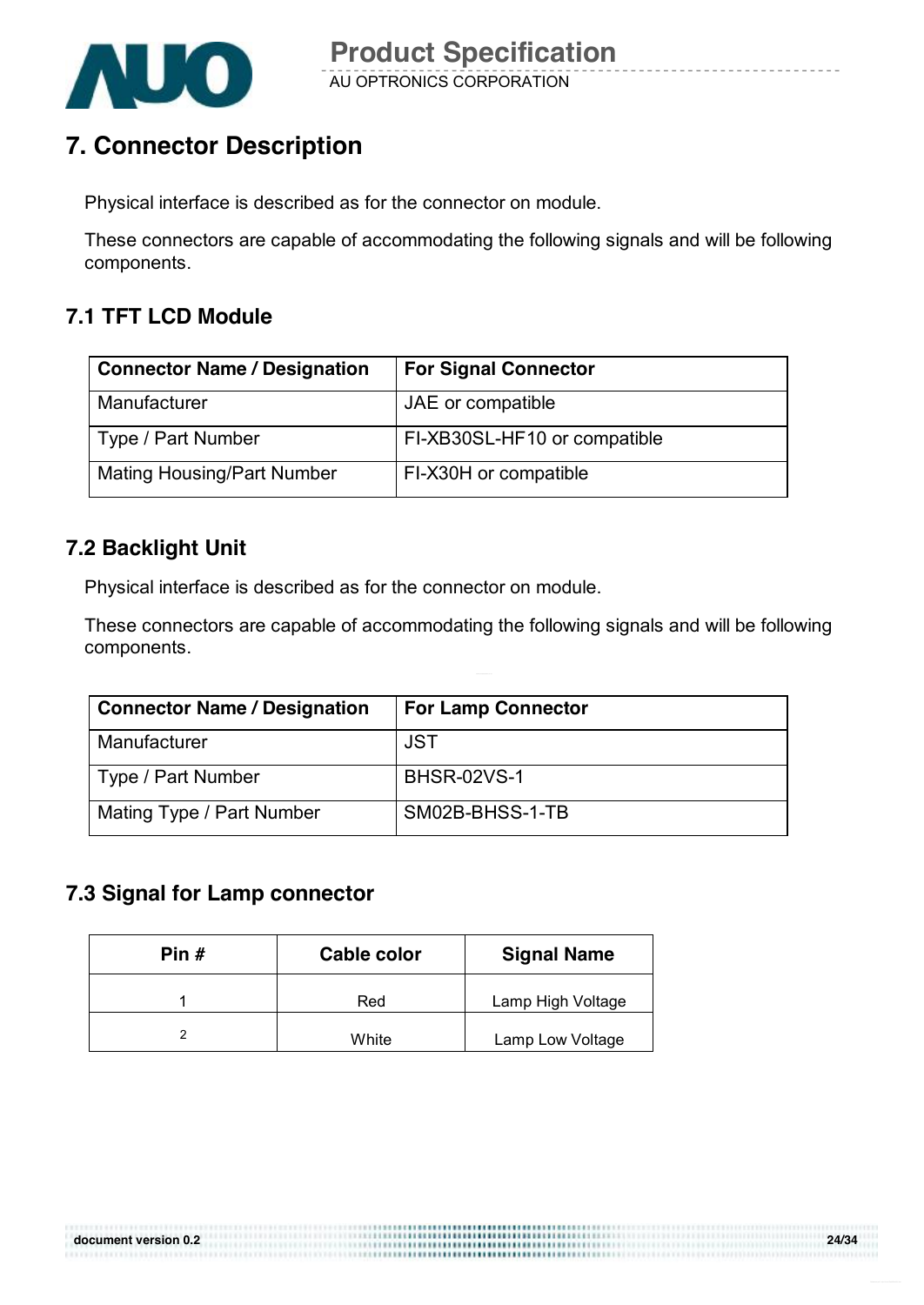![](_page_24_Picture_0.jpeg)

### **8. Vibration and Shock Test (Stand alone)**

### **8.1 Vibration Test**

#### **Test Spec:**

| Test method:  | Non-Operation                  |
|---------------|--------------------------------|
| Acceleration: | 1.5G                           |
| Frequency:    | 26 - 500Hz Random              |
| Sweep:        | 30 Minutes each Axis (X, Y, Z) |

### **8.2 Shock Test Spec:**

#### **Test Spec:**

| Test method:  | Non-Operation                  |
|---------------|--------------------------------|
| Acceleration: | 260 G, Half sine wave          |
| Active time:  | 2 ms                           |
| Pulse:        | X, Y, Z one time for each side |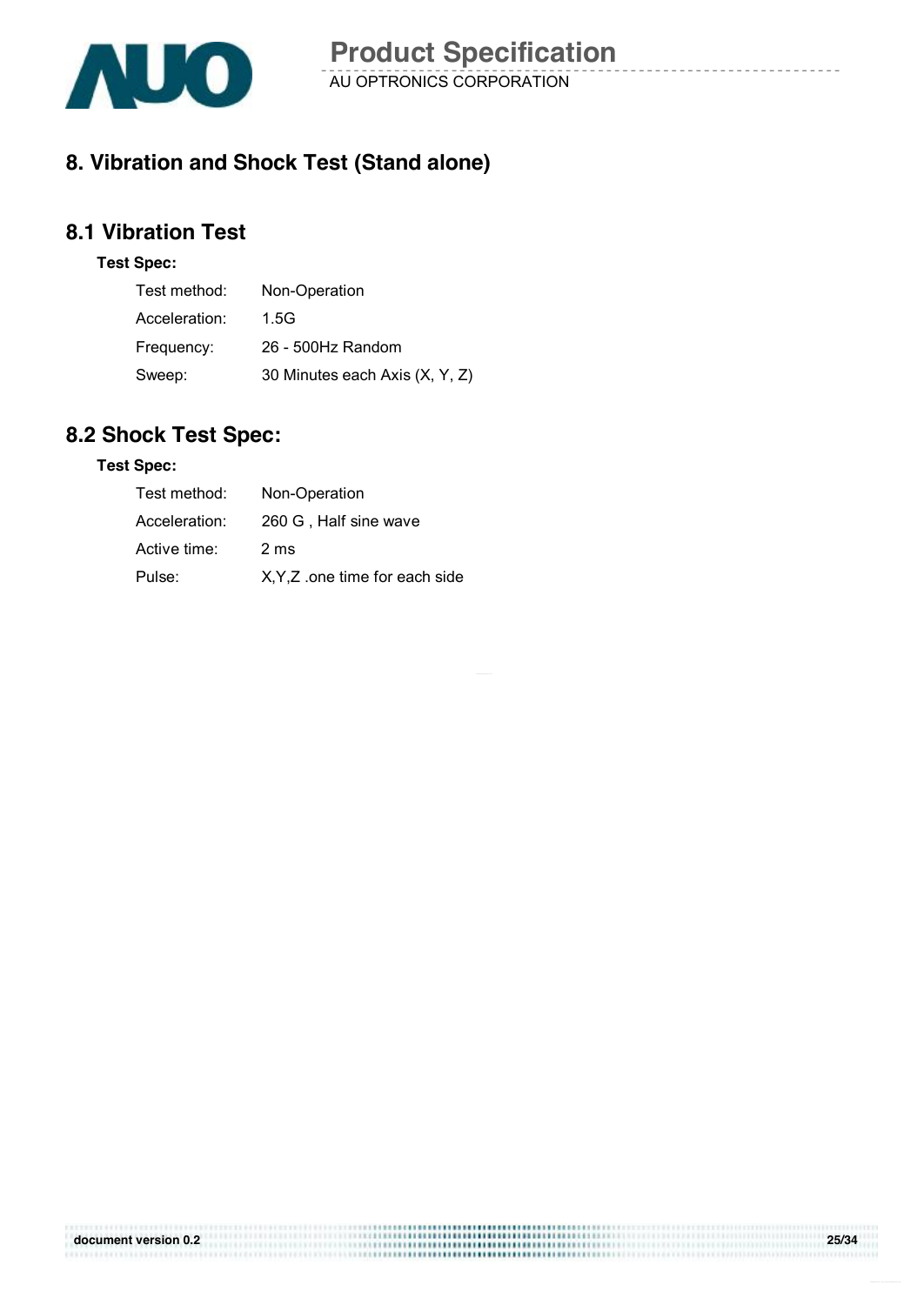![](_page_25_Picture_0.jpeg)

AU OPTRONICS CORPORATION **Product Specification** 

### **9. Reliability**

| <b>Items</b>                             | <b>Required Condition</b>                                                                                        | <b>Note</b> |
|------------------------------------------|------------------------------------------------------------------------------------------------------------------|-------------|
| Temperature Humidity<br><b>Bias</b>      | 40℃/95%,300Hrs                                                                                                   |             |
| <b>High Temperature</b><br>Operation     | 50℃/Dry,300Hrs                                                                                                   |             |
| Low Temperature<br>Operation             | $0^\circ\text{C}$ , 300Hrs                                                                                       |             |
| On/Off Test                              | 25℃,150hrs(ON/30 sec. OFF/30sec., 10,000 cycles)                                                                 |             |
| <b>Hot Storage</b>                       | 65℃/20% RH, 300 hours                                                                                            |             |
| Cold Storage                             | -25℃/50% RH ,300 hours                                                                                           |             |
| Thermal Shock Test                       | -25℃/30 min ,65℃/30 min 100cycles non-OP                                                                         |             |
| <b>Shock Test</b><br>(Non-Operating)     | 260G, 2ms, Half-sine wave, $+/- X$ , Y, Z direction, 1 cycle                                                     |             |
| <b>Vibration Test</b><br>(Non-Operating) | Sinusoidal vibration, 3.0 G zero-to-peak, 10 to 150 Hz, 30 mins in<br>each of three mutually perpendicular axes. |             |
| <b>ESD</b>                               | Contact :<br>±8KV/ operation<br>Air :<br>±15KV / operation                                                       | Note 1      |
| Image sticking                           | 10X10 checker pattern, 10 hrs, $25^{\circ}$ . The persisting pattern<br>should be disappeared in 5 minutes       |             |

Note1: According to EN61000-4-2 , ESD class B: Some performance degradation allowed. No data lost

. Self-recoverable. No hardware failures.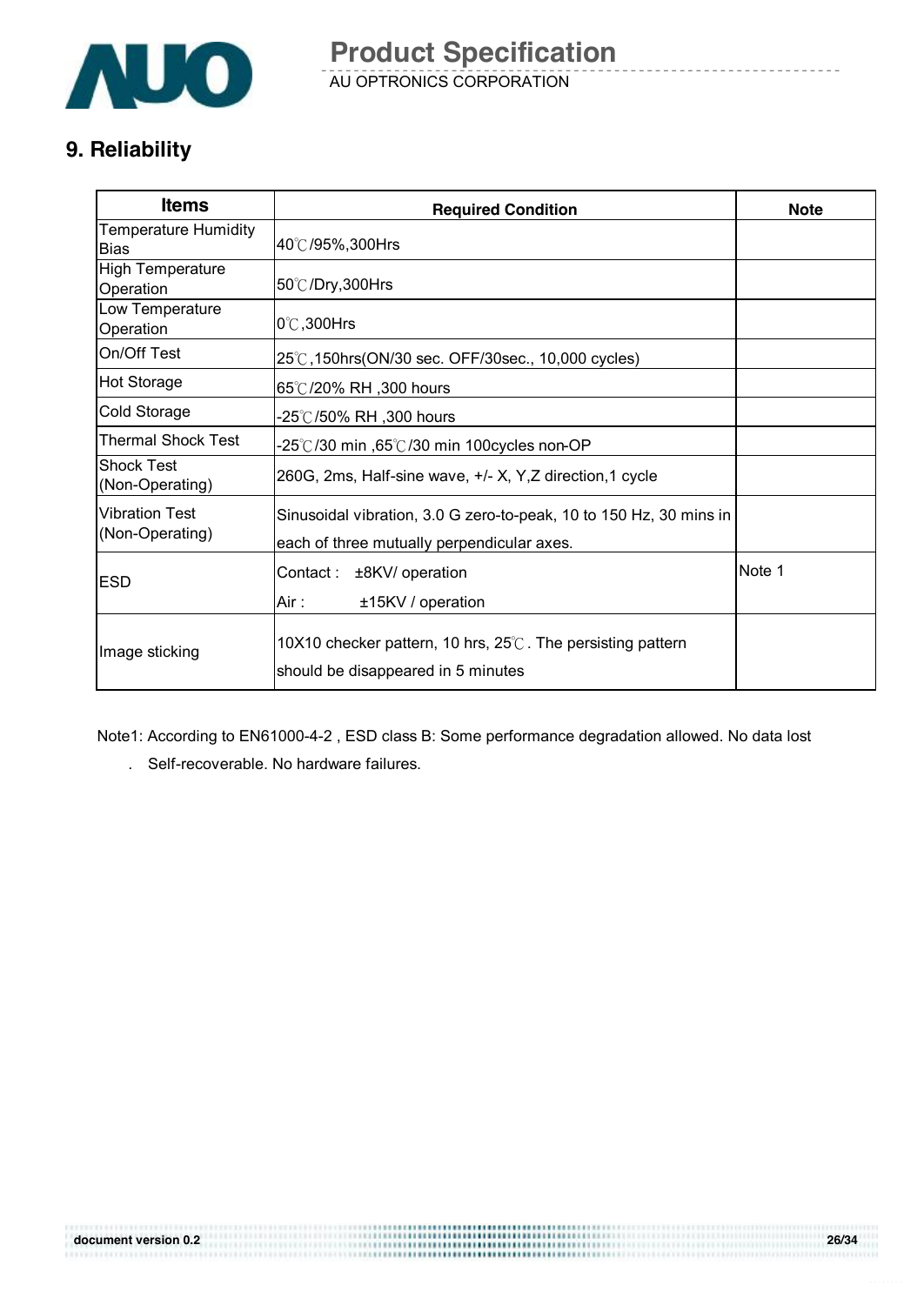### **10. Mechanical Characteristics**

### **10.1 LCM Outline Dimension**

![](_page_26_Figure_2.jpeg)

![](_page_26_Figure_3.jpeg)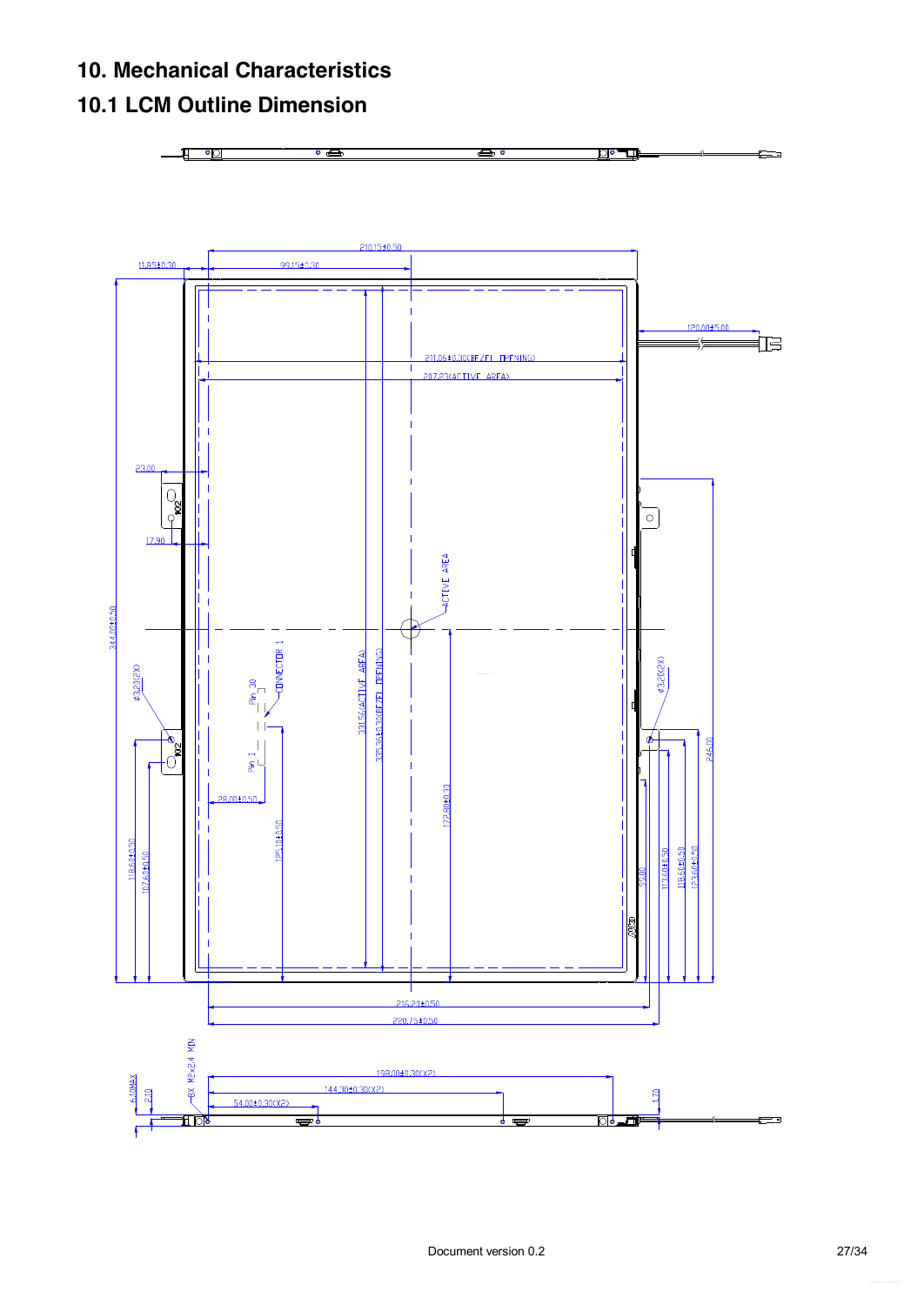![](_page_27_Figure_0.jpeg)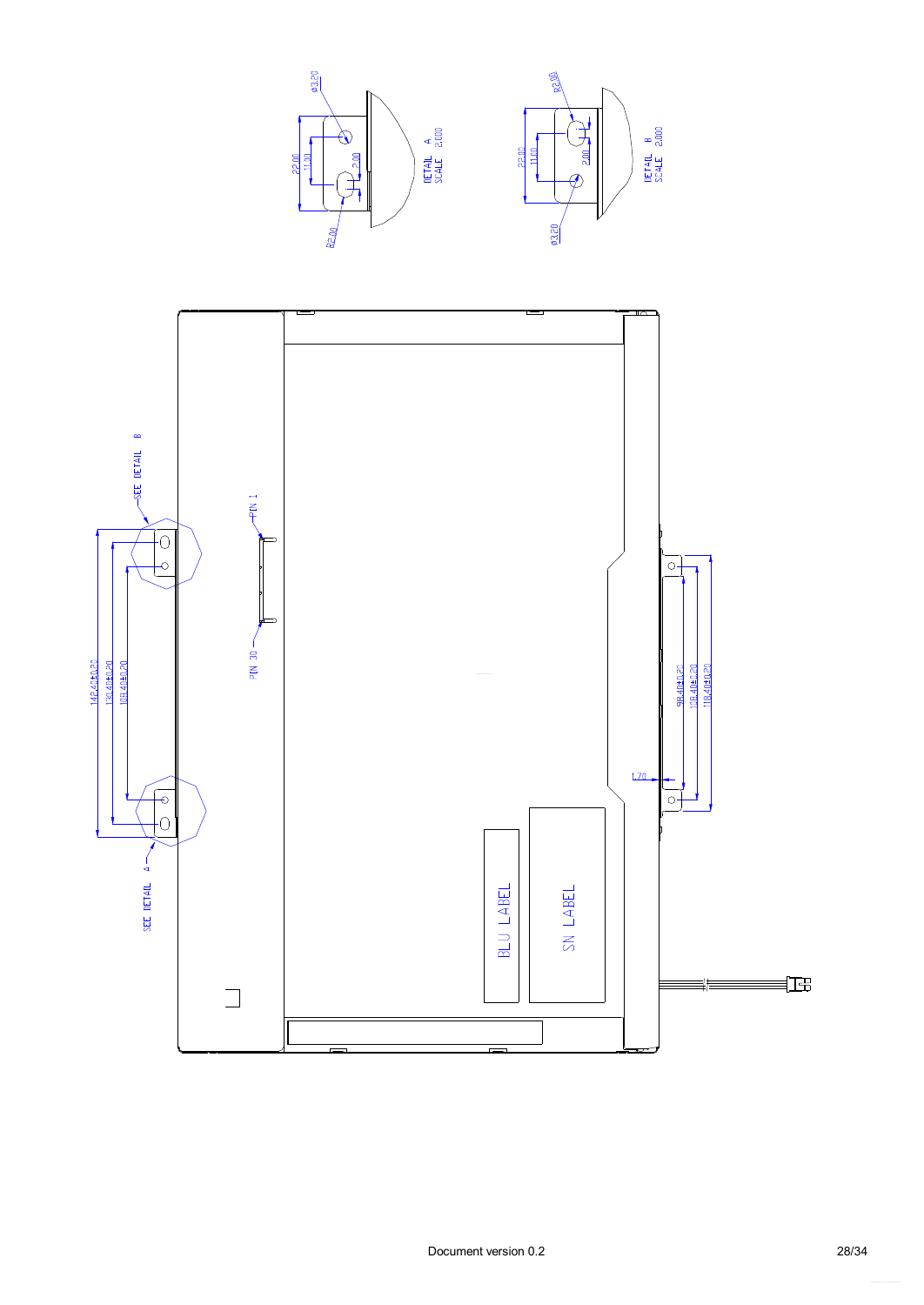### **11. Shipping and Package**

![](_page_28_Figure_1.jpeg)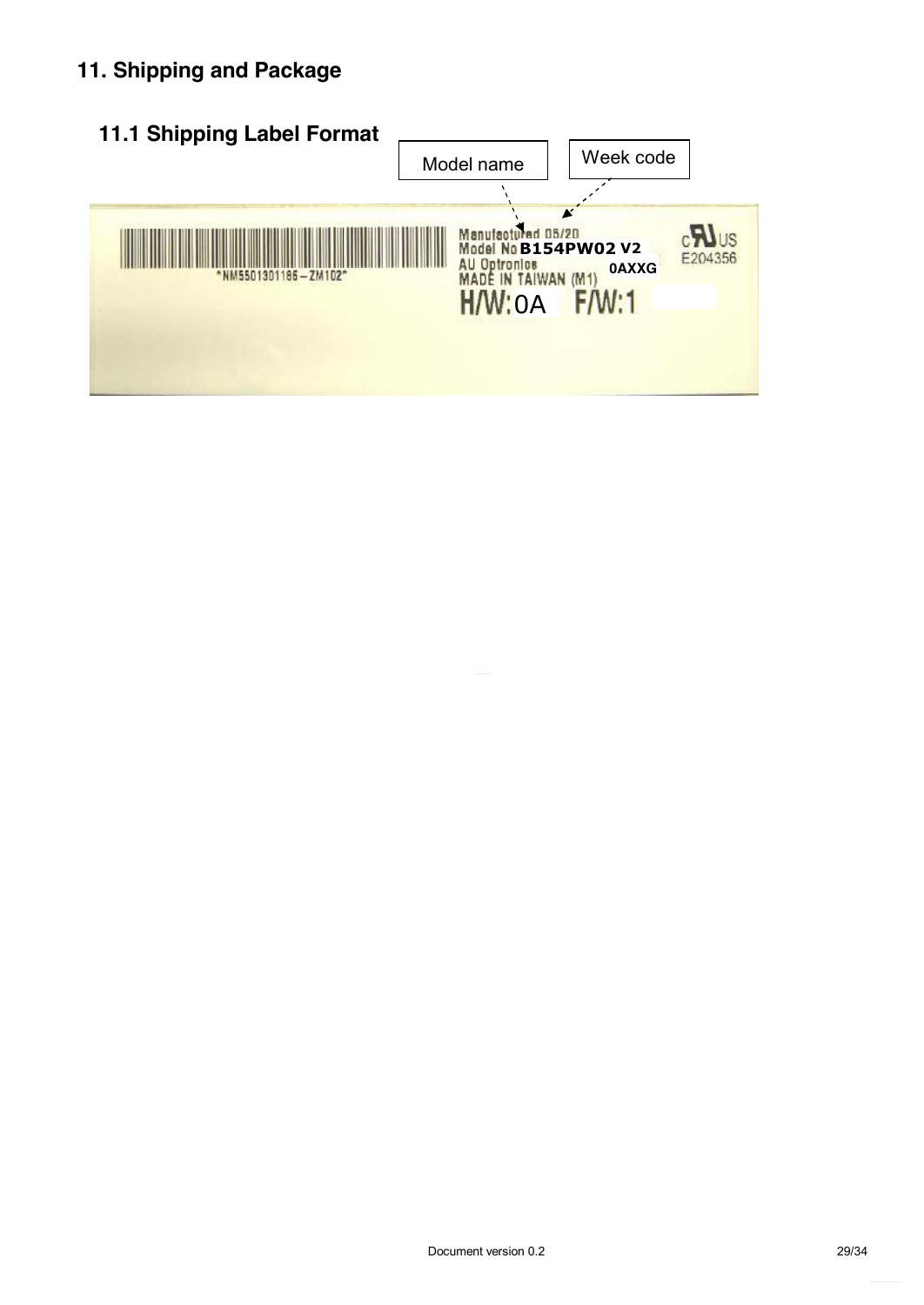### **11.2. Carton package**

The outside dimension of carton is 455 (L)mm x 380 (W)mm x 355 (H)mm

![](_page_29_Figure_2.jpeg)

### **11.3 Shipping package of palletizing sequence**

![](_page_29_Figure_4.jpeg)

Note : Limit of box palletizing = Max 3 layers(ship and stock conditions)

Document version 0.2 30/34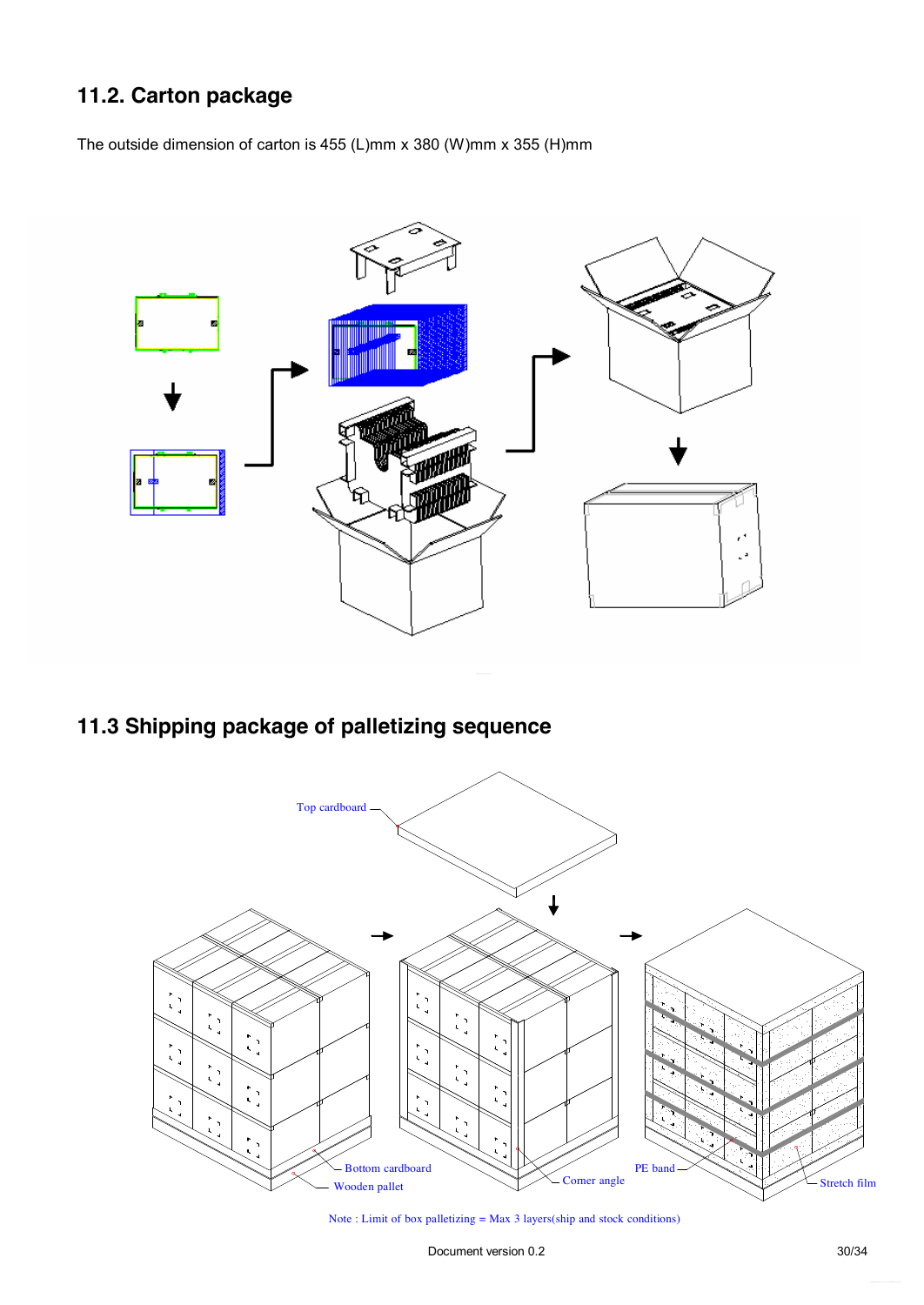## **12. Appendix: EDID description**

| <b>Address</b> | <b>FUNCTION</b>                                       | Value          |
|----------------|-------------------------------------------------------|----------------|
| <b>HEX</b>     |                                                       | <b>HEX</b>     |
| 00             | Header                                                | 00             |
| 01             |                                                       | FF             |
| 02             |                                                       | FF             |
| 03             |                                                       | FF             |
| 04             |                                                       | FF             |
| 05             |                                                       | FF             |
| 06             |                                                       | FF             |
| 07             |                                                       | 00             |
| 08             | EISA Manuf. Code LSB                                  | 06             |
| 09             | Compressed ASCII                                      | AF             |
| 0A             | Product Code                                          | 77             |
| 0B             | hex, LSB first                                        | 22             |
| 0C             | 32-bit ser #                                          | 00             |
| 0D             |                                                       | 00             |
| <b>0E</b>      |                                                       | 00             |
| 0F             |                                                       | 00             |
| 10             | Week of manufacture                                   | 01             |
| 11             | Year of manufacture                                   | 10             |
| 12             | EDID Structure Ver.                                   | 01             |
| 13             | EDID revision #                                       | 03             |
| 14             | Video input def. (digital I/P, non-TMDS, CRGB)        | 80             |
| 15             | <b>Max H image size</b> (rounded to cm)               | 21             |
| 16             | Max V image size (rounded to cm)                      | 15             |
| 17             | <b>Display Gamma</b><br>(=(gamma*100)-100)            | 78             |
| 18             | Feature support (no DPMS, Active OFF, RGB, tmg Blk#1) | 0A             |
| 19             | Red/green low bits (Lower 2:2:2:2 bits)               | 1C             |
| 1A             | Blue/white low bits (Lower 2:2:2:2 bits)              | F <sub>5</sub> |
| 1B             | Red x<br>(Upper 8 bits)                               | 97             |
| 1C             | Red y/ highER 8 bits                                  | 58             |
| 1D             | Green x                                               | 50             |
| 1E             | Green y                                               | 8E             |
| 1F             | Blue x                                                | 27             |
| 20             | Blue y                                                | 27             |
| 21             | White x                                               | 50             |
| 22             | White y                                               | 54             |
| 23             | Established timing 1                                  | 00             |
| 24             | Established timing 2                                  | 00             |
| 25             | Established timing 3                                  | 00             |
| 26             | Standard timing #1                                    | 01             |
| 27             |                                                       | 01             |
| 28             | Standard timing #2                                    | 01             |
| 29             |                                                       | 01             |
| 2A             | Standard timing #3                                    | 01             |
| 2B             |                                                       | 01             |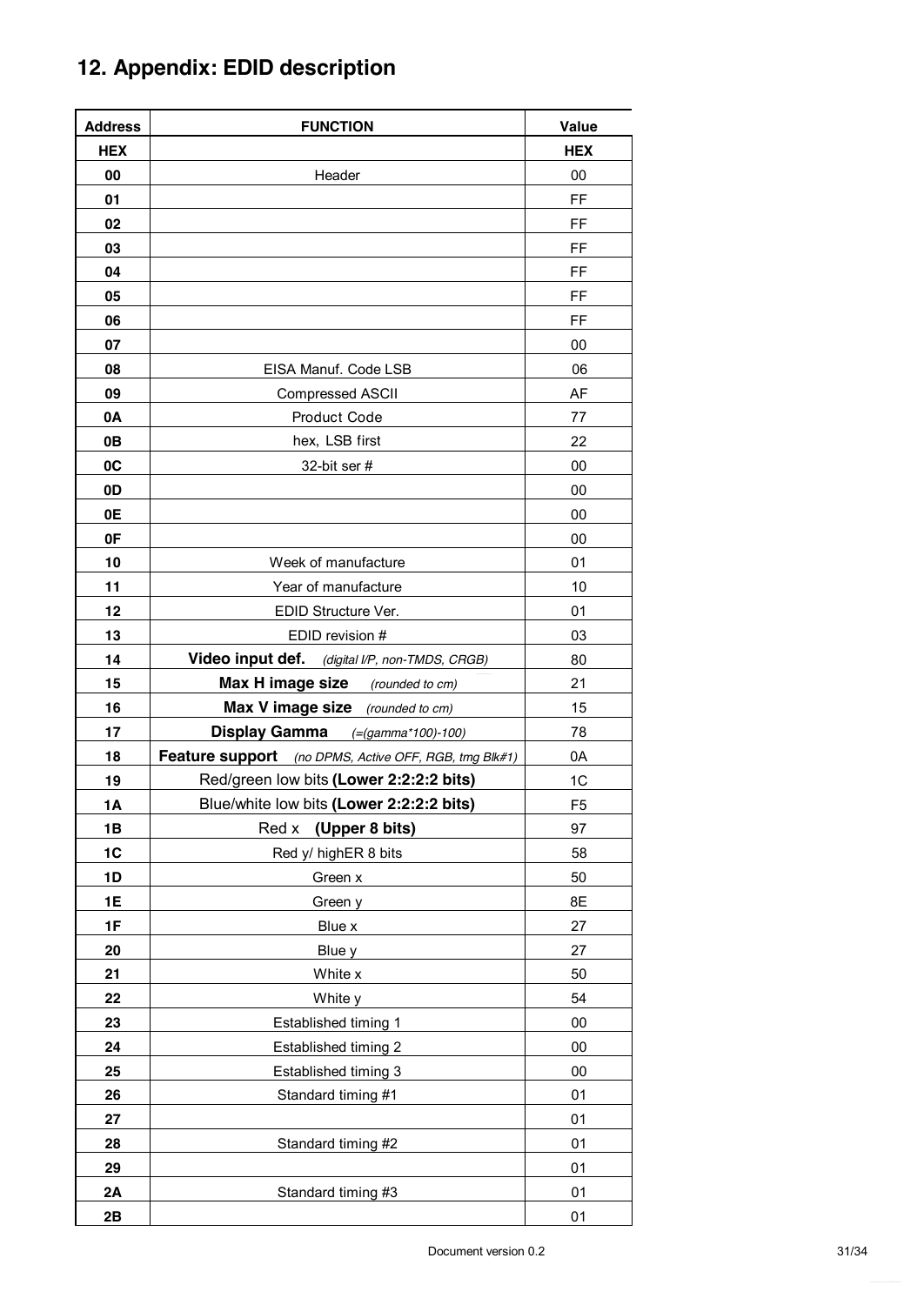| 2C<br>2D  | Standard timing #4                                   | 01<br>01       |
|-----------|------------------------------------------------------|----------------|
| 2E        | Standard timing #5                                   | 01             |
| 2F        |                                                      | 01             |
| 30        | Standard timing #6                                   | 01             |
| 31        |                                                      | 01             |
| 32        | Standard timing #7                                   | 01             |
| 33        |                                                      | 01             |
| 34        | Standard timing #8                                   | 01             |
| 35        |                                                      | 01             |
| 36        | Pixel Clock/10000 LSB                                | 9E             |
| 37        | Pixel Clock/10000 USB                                | 25             |
| 38        | Horz active Lower 8bits                              | A <sub>0</sub> |
| 39        | Horz blanking Lower 8bits                            | 40             |
| 3A        | HorzAct:HorzBlnk<br>Upper 4:4 bits                   | 51             |
| 3B        | Vertical Active Lower 8bits                          | 84             |
| 3C        | <b>Vertical Blanking</b><br><b>Lower 8bits</b>       | 0C             |
| 3D        | Vert Act: Vertical Blanking<br>(upper 4:4 bit)       | 30             |
| 3E        | HorzSync. Offset                                     | 40             |
| 3F        | HorzSync. Width                                      | 20             |
| 40        | VertSync.Offset: VertSync.Width                      | 33             |
| 41        | Horz‖ Sync Offset/Width Upper 2bits                  | 00             |
| 42        | Horizontal Image Size Lower 8bits                    | 4B             |
| 43        | Vertical Image Size Lower 8bits                      | CF             |
| 44        | Horizontal & Vertical Image Size (upper 4:4 bits)    | 10             |
| 45        | Horizontal Border (zero for internal LCD)            | 00             |
| 46        | <b>Vertical Border</b><br>(zero for internal LCD)    | 00             |
| 47        | Signal (non-intr, norm, no stero, sep sync, neg pol) | 18             |
| 48        | Detailed timing/monitor                              | $00\,$         |
| 49        | descriptor #2                                        | 00             |
| 4Α        |                                                      | 00             |
| 4B        |                                                      | 0F             |
| 4C        |                                                      | 00             |
| 4D        |                                                      | 00             |
| 4E        |                                                      | 00             |
| 4F        |                                                      | 00             |
| 50        |                                                      | 00             |
| 51        |                                                      | 00             |
| 52        |                                                      | 00             |
| 53        |                                                      | 00             |
| 54        |                                                      | 00             |
| 55        |                                                      | 00             |
| 56        |                                                      | 00             |
| 57        |                                                      | 00             |
| 58        |                                                      | 00             |
| 59        |                                                      | 20             |
| <b>5A</b> | Detailed timing/monitor                              | 00             |
| 5B        | descriptor #3                                        | 00             |
| 5C        |                                                      | 00             |